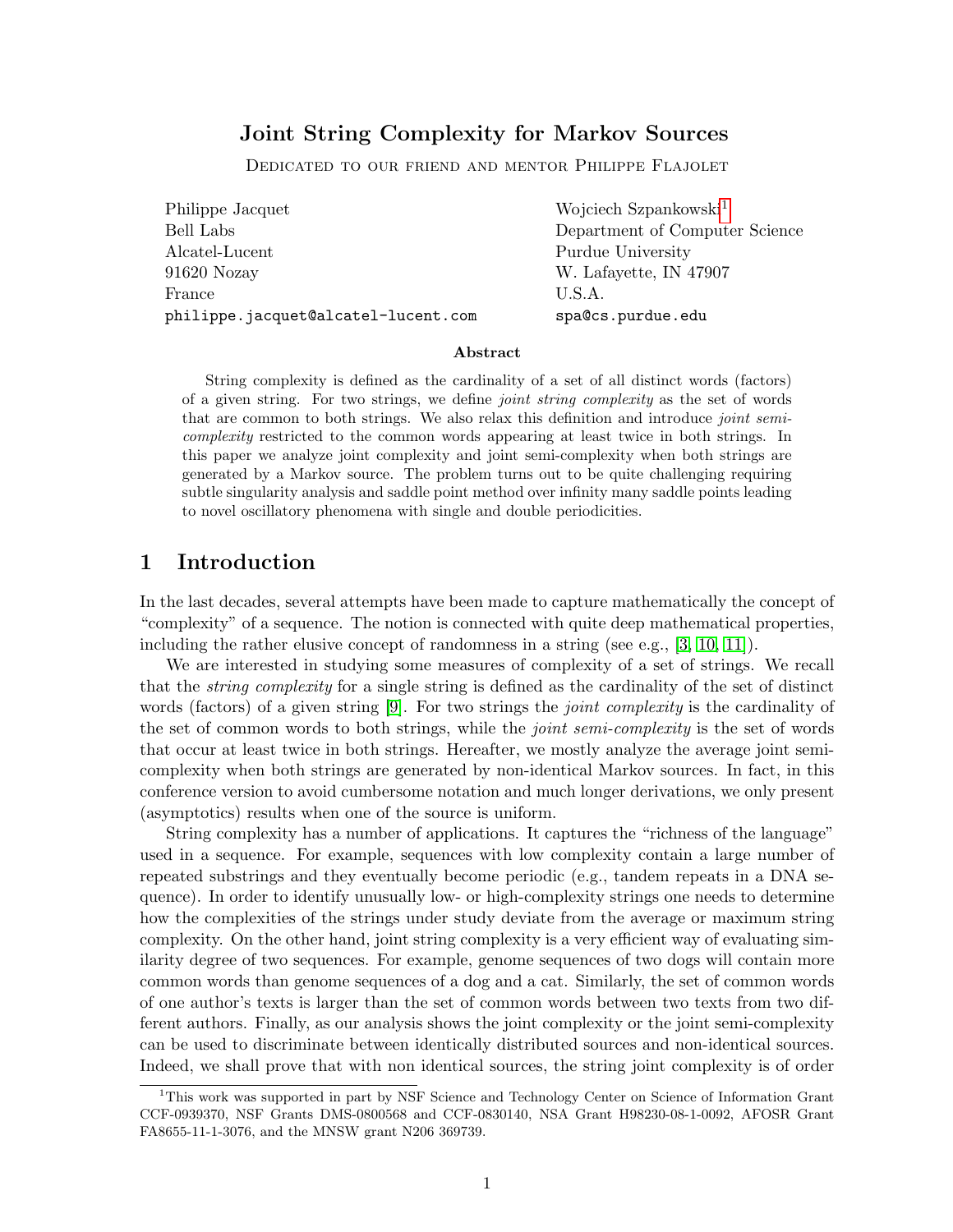$O(n^{\kappa})$  for some  $\kappa < 1$  when both strings are of length n. When the sources are identical the complexity is  $O(n)$  (not treated in the paper). Furthermore, if both strings are identical (*i.e.* we deal with a single string complexity), then the string complexity is  $O(n^2)$  [\[9\]](#page-12-3).

Single string complexity was studied extensively in the past. The literature is reviewed in [\[9\]](#page-12-3) where precise analysis of string complexity is discussed for strings generated by unbiased memoryless sources. Another analysis of the same situation was also proposed in [\[4\]](#page-12-4) where for the first time the joint string complexity for memoryless sources is presented. It was evident from [\[4\]](#page-12-4) that precise analysis of the joint complexity is quite challenging due to intricate singularity analysis and infinite number of saddle points. In this paper we deal with the joint string complexity and semi-complexity for Markov sources. To the best of our knowledge this problem was never tackled before. As expected, its analysis is very sophisticated but at the same time quite rewarding. It requires not only generalized (two-dimensional) depoissonization and generalized (two-dimensional) Mellin transforms but also subtle singularity analysis and unusual saddle point over infinity many saddle points. Furthermore, unlike other similar analyses [\[12\]](#page-12-5) the non-binary case leads to new oscillatory phenomenon with single and double periodicities. In the long version of this paper, we shall also show that traditional dichotomy between rational and irrational cases must be extended to *commensurability* and *non-commensurability*.

## 2 Main Results

In this section we first define precisely the joint string complexity and semi-complexity. Hereafter, we mostly concentrate on the semi-complexity. Then we derive the basic functional equation describing the average joint semi-complexity for two strings generated by Markov sources. Finally, in this conference version we present asymptotic results only for a simplified version when one of the string is generated by an unbiased source while the other source is Markovian.

We begin by introducing some general notation. Let  $\omega$  and  $\sigma$  be two sequences over alphabet A. We denote by  $|\omega|_{\sigma}$  the number of times  $\sigma$  occurs in  $\omega$ . For example,  $|abbba|_{bb} = 2$ . By convention  $|\omega|_{\epsilon} = |\omega|$ , where  $\epsilon$  is an empty string.

Throughout we denote by  $X$  a string (text) whose complexity we plan to study. We also assume that its length  $|X|$  is equal to n. We consider string semi-complexity of a single string X, that is, the set of *distinct* substrings of X that occur twice in X, excluding the empty string  $\epsilon$ . We denote this set as  $S_X: S_X := \{ \omega : \omega \neq \epsilon \& |X|_{\omega} \geq 2 \}.$  For example, if  $X = aabaa$ , then  $S_X = \{, a, b, aa\}.$  We also have

$$
|S_X| = \sum_{\sigma \in \mathcal{A}^*} 1_{|X_{\sigma}|>1} ,
$$

where  $1_A$  is the indicator function of A. It is also related to the number of nodes in the associated suffix tree of  $X$  [\[13\]](#page-12-6) (see also [\[5\]](#page-12-7)). In passing we point out that the average string complexity was studied in Janson *at al.* [\[9\]](#page-12-3) and Jacquet [\[4\]](#page-12-4).

Now, let  $X$  and  $Y$  be two sequences (not necessarily of the same length). We define the joint semi-complexity as the cardinality of the set  $S_{X,Y} = S_X \cap S_Y$  of common words that appear at least twice in both strings, excluding the empty string. For example, if  $X = aabaa$ ad  $Y = abba$ , then  $S_{X,Y} = \{a\}$ . In fact, the joint semi-complexity corresponds to the number of common nodes in two suffix trees built from  $X$  and  $Y$  (excluding the root), and

$$
|S_{X,Y}| = \sum_{\sigma \in A^*} 1_{|X|_{\sigma} > 1} \times 1_{|Y|_{\sigma} > 1} .
$$

In this conference paper, we only analyze the *average joint semi-complexity*. Extension to the joint complexity is rather straightforward and it is left for the full paper. We now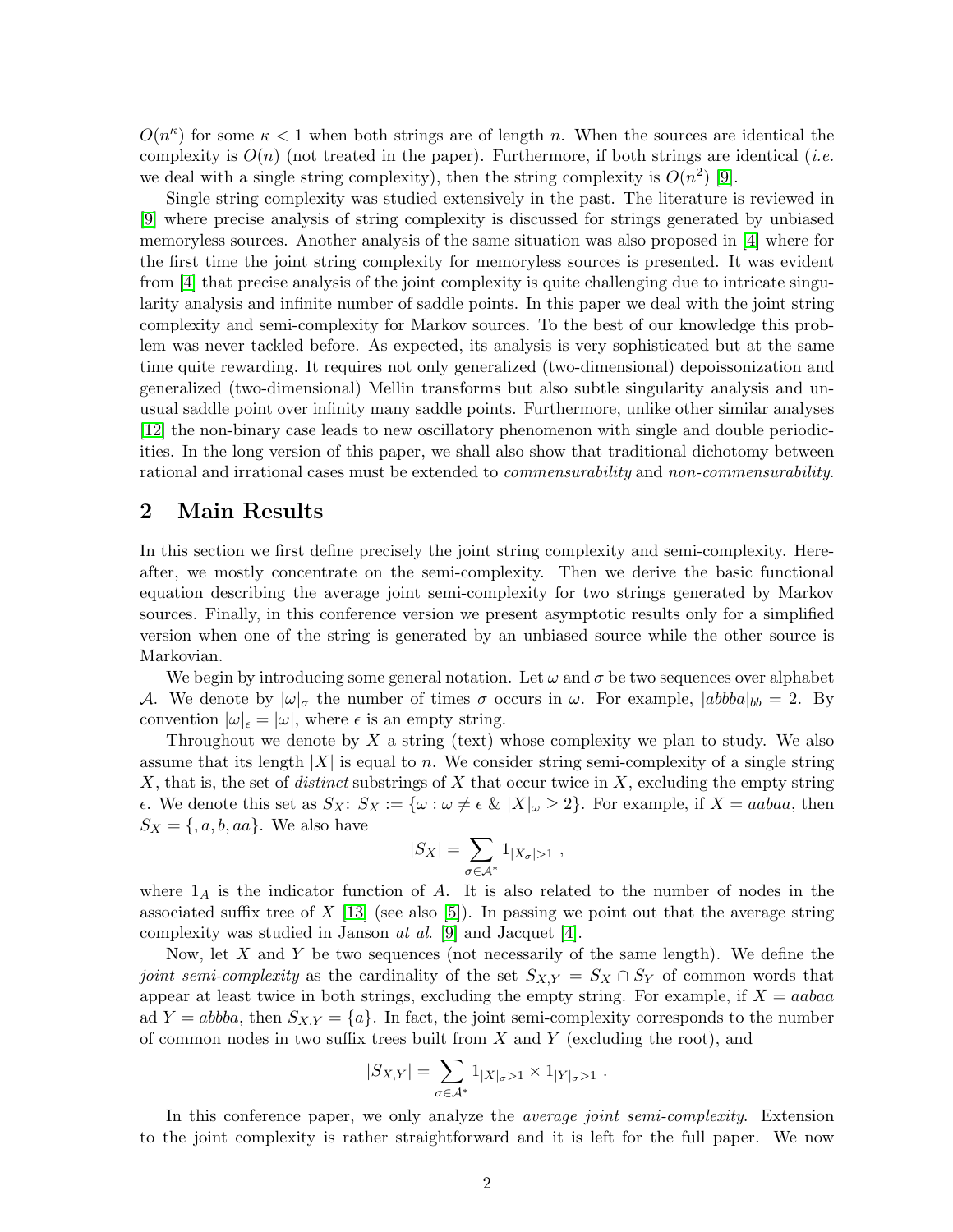assume that both strings  $X$  and  $Y$  are generated by two *independent Markov sources* with the transition probabilities  $P_i(a|b)$  for source  $i, i \in \{1,2\}$ , where  $(a,b) \in \mathcal{A}^2$ . We denote by  $\mathbf{P}_1$ (resp.  $P_2$ ) the transition matrix of Markov source 1 (resp. source 2).

We denote by  $S_{n,m}$  the conditional average string semi-complexity, that is, the average number of common words occurring at least twice in two strings generated by stationary Markov sources. As in [\[5\]](#page-12-7), we can prove that

$$
S_{n,m} = T_{n,m} + O(n^{-\epsilon}),\tag{1}
$$

where  $T_{m,n}$  is the average number of common internal nodes between two tries  $T_1$  and  $T_2$  built over  $n$  and  $m$  independent strings, respectively, generated by Markov sources. We should point out that a single trie built over a Markov source was already analyzed in [\[8\]](#page-12-8).

Let  $a \in \mathcal{A}$ . We denote  $T_{a,m,n}$  the average number of common internal nodes between two tries when all the  $n + m$  independent strings start with symbol a. Observe that  $T_{a,n,m}$  for  $n, m \geq 2$  satisfies the following recurrence for all  $b \in \mathcal{A}$ 

$$
T_{b,n,m} = 1 + \sum_{a \in \mathcal{A}} \sum_{n_a, m_a} \binom{n}{n_a} \binom{m}{m_a} (P_1(a|b))^{n_a} (1 - P_1(a|b))^{n - n_a} (P_2(a|b))^{m_a} (1 - P_2(a|b))^{m - m_a} T_{a,n_a, m_a}.
$$

The double Poisson transform of  $T_{a,n,m}$ 

$$
T_a(z_1, z_2) = \sum_{n,m} T_{a,n,m} \frac{z_1^n z_2^m}{n! m!} e^{-z_1 - z_2}
$$
 (2)

translates the above recurrence into the following functional equation:

<span id="page-2-1"></span>
$$
T_b(z_1, z_2) = (1 - (1 + z_1)e^{-z_1})(1 - (1 + z_2)e^{-z_2}) + \sum_{a \in \mathcal{A}} T_a (P_1(a|b)z_1, P_2(a|b)z_2).
$$
 (3)

Furthermore, the cumulative double Poisson transform

$$
T(z_1, z_2) = \sum_{n,m} T_{n,m} \frac{z_1^n z_2^m}{n! m!} e^{-z_1 - z_2}
$$
\n(4)

of the unconditional average joint semi-complexity  $T_{n,m}$  satisfies

<span id="page-2-0"></span>
$$
T(z_1, z_2) = (1 - (1 + z_1)e^{-z_1})(1 - (1 + z_2)e^{-z_2}) + \sum_{a \in \mathcal{A}} T_a(\pi_1(a)z_1, \pi_2(a)z_2).
$$
 (5)

Here  $\pi_i(a)$  is the stationary probability of  $a \in \mathcal{A}$  for the source model  $i \in \{1,2\}$ . The iden-tity [\(5\)](#page-2-0) means that every strings in tries  $T_1$  and  $T_2$  have their first symbol distributed according to the stationary distribution.

In the next section we shall first first analyze  $T(z_1, z_2)$  for large  $z_1, z_2 \rightarrow \infty$  in a cone around the real axes, and then recall two-dimensional (double) analytic depoissonization (cf. Section [3.4\)](#page-11-0) to translate  $T(z_1, z_2)$  into  $T_{n,m}$  by observing that  $T_{n,m} \sim T(n,m)$ . In order to analyze asymptotically (as  $z_1, z_2 \to \infty$ ) the above system of functional equations [\(3\)](#page-2-1)&[\(5\)](#page-2-0), we resort (no surprises here!) to the double Mellin transform [\[1,](#page-12-9) [13\]](#page-12-6). We define the double Mellin transform of  $T_a(z_1, z_2)$  as

$$
\tilde{T}_a(s_1, s_2) = \int_0^\infty \int_0^\infty z_1^{s_1 - 1} z_2^{s_2 - 1} T_a(z_1, z_2) dz_1 dz_2.
$$
\n(6)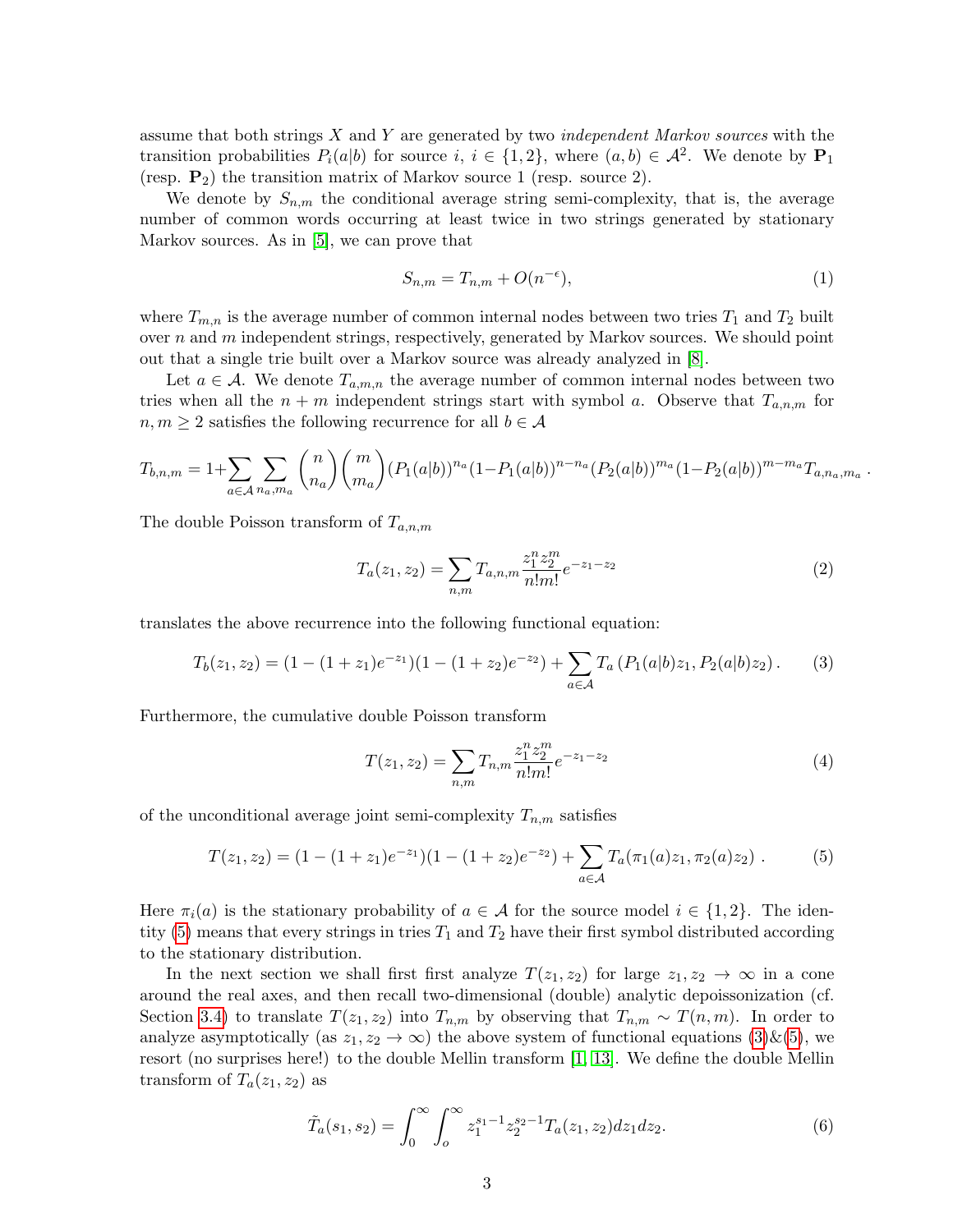Notice that for any  $a \in \mathcal{A}$ :  $T_a(z_1, z_2) = O(z_1^2 z_2^2)$  when  $z_1, z_2 \to 0$  and  $T_a(z_1, z_2) = O(|z_1| + |z_2|)$ when  $z_1, z_2 \to \infty$ . Thus the Mellin transform is defined for  $-2 < \Re(s_1), \Re(s_2) < -1$ .

Applying basic properties of the Mellin transform [\[1,](#page-12-9) [13\]](#page-12-6) we find for all  $b \in \mathcal{A}$ 

$$
\tilde{T}_b(s_1, s_2) = (s_1 + 1)\Gamma(s_1)(s_2 + 1)\Gamma(s_2) + \sum_{a \in \mathcal{A}} (P_1(a|b))^{-s_1} (P_2(a|b))^{-s_2} \tilde{T}_a(s_1, s_2).
$$
 (7)

Let now  $\mathbf{T}(s_1, s_2)$  be the vector consisting of  $\tilde{T}_a(s_1, s_2)$  for  $a \in \mathcal{A}$ . Then

$$
\mathbf{T}(s_1, s_2) = (s_1 + 1)\Gamma(s_1)(s_2 + 1)\Gamma(s_2)\mathbf{1} + \mathbf{P}(s_1, s_2)\mathbf{T}(s_1, s_2)
$$
\n(8)

where 1 the unit vector composed of 1's, and  $P(s_1, s_2)$  is the matrix whose  $(a, b)$  elements are  $P_1(a|b))^{-s_1}(P_2(a|b))^{-s_2}$ . In other words,  $P(s_1, s_2) = P_1^{-s_1*} * P_2^{-s_2*}$ , where  $*$  indicates the Schur product (*i.e.* element-wise) and  $\mathbf{P}^{x*}$  is the Schur power obtained by raising all elements of  $P$  to the power x.

Putting all together we arrive at the following matrix equation

$$
\mathbf{T}(s_1, s_2) = (s_1 + 1)\Gamma(s_1)(s_2 + 1)\Gamma(s_2)(\mathbf{I} - \mathbf{P}(s_1, s_2))^{-1}\mathbf{1}.
$$
\n(9)

Moreover, if  $\hat{T}(s_1, s_2)$  is the double Mellin transform of  $T(z_1, z_2)$ , then from [\(5\)](#page-2-0) we find

<span id="page-3-0"></span>
$$
\tilde{T}(s_1, s_2) = (s_1 + 1)\Gamma(s_1)(s_2 + 1)\Gamma(s_2) \left(1 + \langle \pi(s_1, s_2) | (\mathbf{I} - \mathbf{P}(s_1, s_2))^{-1} \mathbf{1} \rangle \right) , \quad (10)
$$

where  $\pi(s_1, s_2)$  is the vector  $[(\pi_1(a))^{-s_1}(\pi_2(a))^{-s_2}]_{a \in \mathcal{A}}$  and  $\langle \cdot | \cdot \rangle$  is the scalar product.

As pointed out in the introduction, we focus in this conference paper on asymptotics of a simple model in which one of the source is *uniform and memoryless*, that is,  $P_1(a|b) = \frac{1}{|A|}$ , or  $\mathbf{P}_1 = \frac{1}{|\mathcal{A}|} \mathbf{1} \otimes \mathbf{1}$ , and when  $\mathbf{P}_2 \neq \mathbf{P}_1$ . To simplify our notation for all  $(a, b) \in \mathcal{A}^2$  we shall write  $P_2(a|b) = P(a|b)$  and  $P_2 = P$ . Therefore

$$
\mathbf{P}(s_1, s_2) = |\mathcal{A}|^{s_1} \mathbf{P}(s)
$$
\n(11)

with  $\mathbf{P}(s) = \mathbf{P}^{-s_2*}$ . We also write  $\pi(a) = \pi_2(a)$  and the vector  $\pi(s) = [\pi(a)^{-s}]_{a \in \mathcal{A}}$ , thus

$$
\pi(s_1, s_2) = |\mathcal{A}|^{s_1} \pi(s_2) . \tag{12}
$$

Let  $\lambda(s_1, s_2)$  be the main (largest) eigenvalue of  $P(s_1, s_2)$ . We have

$$
\lambda(s_1, s_2)) = |\mathcal{A}|^{s_1} \lambda(s_2). \tag{13}
$$

where  $\lambda(s)$  is the main eigenvalue of matrix  $P(s)$ . We also define  $u(s)$  as the right eigenvector of  $\mathbf{P}^{-s*}$  and  $\zeta(s)$  as the left eigenvector. We shall normalize  $\langle \zeta(s)|\mathbf{u}(s)\rangle = 1$ .

Define  $L(s) = \log_{|\mathcal{A}|} \lambda(s)$ . In the Appendix we prove the following lemma.

**Lemma 1** The function  $L(s)$  is convex when s is real.

Let  $c_2$  be the unique real solution of  $L'(s) = 1$ , that is,

<span id="page-3-3"></span><span id="page-3-2"></span><span id="page-3-1"></span>
$$
\frac{\lambda'(c_2)}{\lambda(c_2)} = \log |\mathcal{A}|.\tag{14}
$$

Let also  $c_1 = -\log_{|A|} \lambda(c_2)$  and  $\kappa = -c_1 - c_2$ . The next lemma is proved in the Appendix.

**Lemma 2** We always have  $c_2 > -1$ . When all  $(a, b) \in \mathcal{A}^2$ ,  $P(a|b) > 0$ , then  $c_2 < 0$ .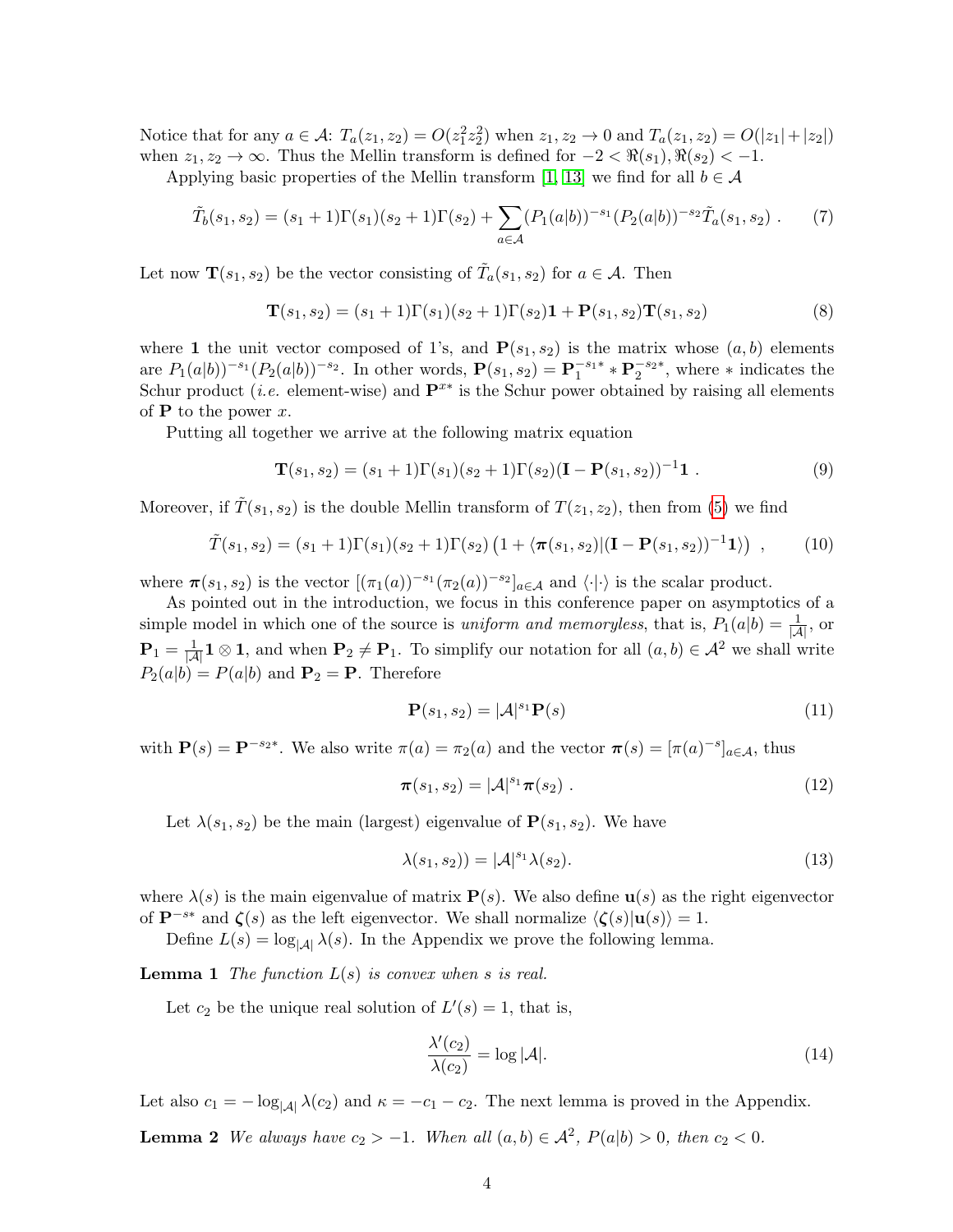We now can formulate our main result.

**Theorem 1** Let  $f(s) = \langle \pi(s)|u(s)\rangle$  and  $g(s) = \langle \zeta(s)|1\rangle$ . Furthermore, with  $\Psi(s)$  being the Euler psi function, define

$$
\alpha_2 = L''(c_2) \tag{15}
$$

$$
\beta_2(s_1, s_2) = -\alpha_2 \left( \Psi(s_1) + \frac{1}{1+s_1} + \log |\mathcal{A}| \right) + \Psi'(s_1) - \frac{1}{(s_1+1)^2} + \Psi'(s_2) - \frac{1}{(s_2+1)^2}
$$
\n(16)

$$
+\frac{f''(s_1)}{f(s_2)} - \left(\frac{f'(s_2)}{f(s_2)}\right)^2 + \frac{g''(s_2)}{g(s_2)} - \left(\frac{g'(s_2)}{g(s_2)}\right)^2.
$$

(i) If  $c_2 < 0$ , then

$$
T_{n,n} = n^{\kappa} \frac{f(c_2)g(c_2)(c_1+1)\Gamma(c_1)(c_2+1)\Gamma(c_2)}{\lambda(c_2)\log|\mathcal{A}|\sqrt{2\pi(\alpha_2\log n + \beta_2(c_1,c_2))}} + n^{\kappa}Q(\log n) + o(\frac{n^{\kappa}}{\sqrt{\log n}}) ,\qquad(17)
$$

where depending on some properties of  $P(c_2)$  the quantity  $\sqrt{x}Q(x)$  tends to a periodic or a double periodic function when  $x \to \infty$  (with amplitude of order 10<sup>-6</sup>), as detailed in Theorem [2.](#page-4-0) (ii) If  $c_2 > 0$ , then

<span id="page-4-1"></span>
$$
T_{n,n} = \sum_{k \in \mathbb{Z}} \frac{f(0)g(0)}{\lambda(0)} \frac{(1 - L(0) - \frac{2ik\pi}{\log|\mathcal{A}|})\Gamma(-L(0) - \frac{2ik\pi}{\log|\mathcal{A}|})}{\log|\mathcal{A}|} n^{L(0) + 2ik\pi/\log|\mathcal{A}|} + O(n^{L(0) - \epsilon}). \tag{18}
$$

In order to present succinctly properties of function  $Q(x)$ , we need to introduce more notations. We say that matrix **P** is *rationally balanced* if there exists  $c \in \mathcal{A}$  and  $\nu \in \mathbb{R}$  such that

$$
\nu(P(a|b) + P(c|a) - P(c|b)) \in \mathbb{Z} . \tag{19}
$$

Notice that this property does not depend on the pivot symbol  $c$ . In fact, we apply this to a matrix  $\log^*({\bf M})$  whose elements are logarithm of the elements of a given matrix **M**.

Finally, let  $\partial \mathcal{K}$  be the set of complex tuples  $(s_1, s_2)$  such that  $\Re(s_1) = c_1$  and  $\Re(s_2) = c_2$ , and  $|\mathcal{A}|^{s_1}\lambda(s_2)=1$ . Notice that  $(c_1, c_2) \in \partial \mathcal{K}$ . We define  $\partial \mathcal{K}^* = \partial \mathcal{K} - \{(c_1, c_2)\}.$ 

**Theorem 2** The function  $Q(x)$  introduced in Theorem [1](#page-4-1) can be expressed as

$$
Q(x) = \sum_{(s_1, s_2) \in \partial \mathcal{K}^*} e^{ix \Im(s_1 + s_2)} \frac{f(s_2)g(s_2)(s_1 + 1)(s_2 + 1)\Gamma(s_1)\Gamma(s_2)}{\lambda(s_2) \log |\mathcal{A}| \sqrt{2\pi(\alpha_2 x + \beta_2(s_1, s_2))}}.
$$
(20)

If the matrix  $\log^*(\frac{1}{P(x|x)}\mathbf{P})$  is rationally balanced (i.e., rational case), then let  $\nu$  be the smallest non negative real such that

$$
\nu \log(\frac{1}{P(c|c)}\mathbf{P}) \in \mathbb{Z}^{|\mathcal{A}|^2}.
$$

Then

<span id="page-4-0"></span>
$$
\partial \mathcal{K} = \left\{ \left( c_1 + \frac{2ik\pi}{\log|\mathcal{A}|} + 2i\pi\ell\nu \frac{\log P(c|c)}{\log|\mathcal{A}|}, c_2 + 2i\pi\ell\nu \right), (k,\ell) \in \mathbb{Z}^2 \right\},\tag{21}
$$

and  $\sqrt{x}Q(x)$  is asymptotically double periodic. Otherwise (i.e., irrational case),

$$
\partial \mathcal{K} = \left\{ \left( c_1 + \frac{2ik\pi}{\log 2}, c_2 \right), \ k \in \mathbb{Z} \right\}
$$

and  $\sqrt{x}Q(x)$  is asymptotically simply periodic.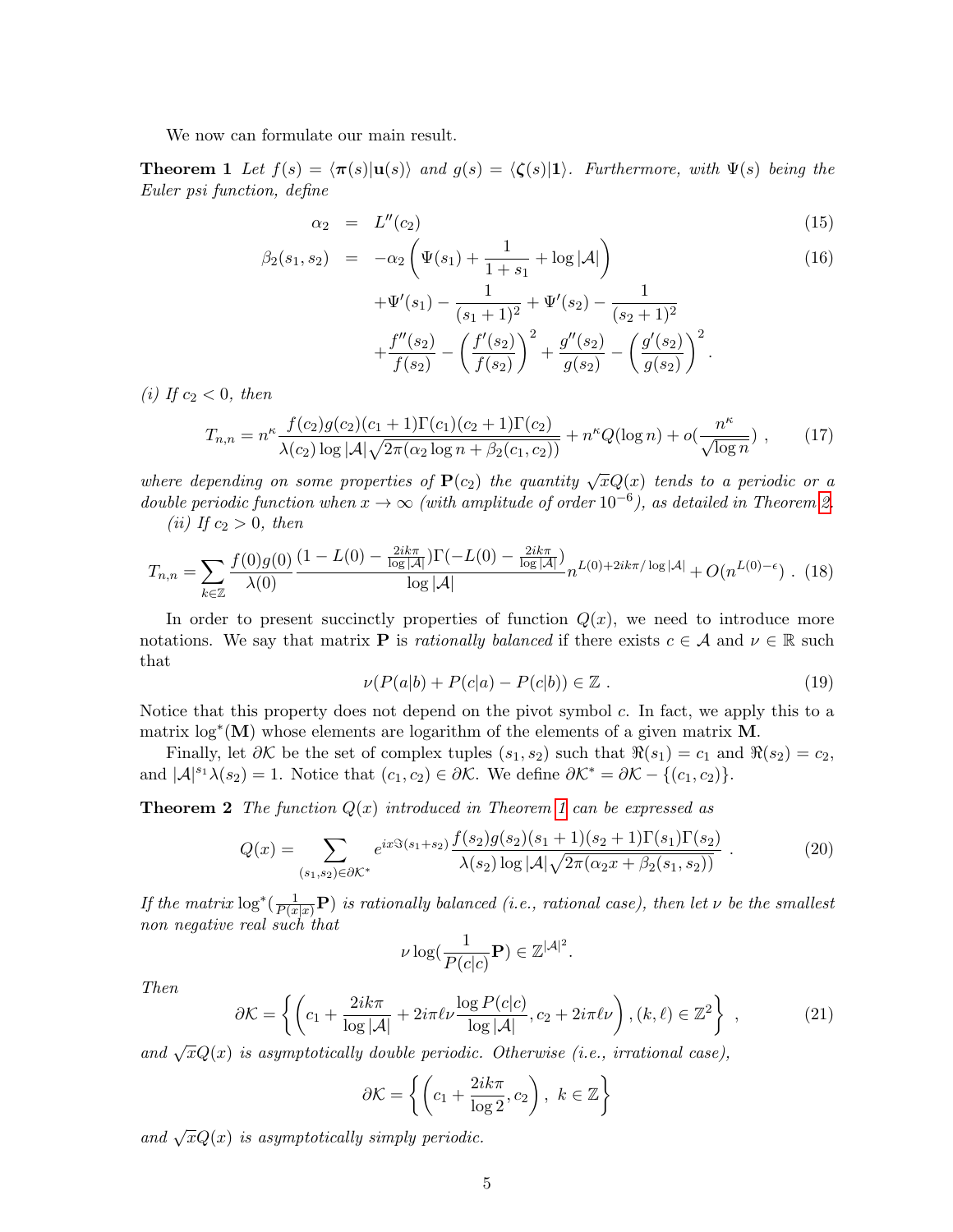

<span id="page-5-0"></span>Figure 1: Joint semi-complexity: three simulated trajectories (black) versus asymptotic average (dashed red); case  $c_2 > 0$  (left) and case  $c_2 < 0$  (right).

In Figure [1](#page-5-0) we plot the joint semi-complexity for several pairs of strings  $X$  and  $Y$  emitted by the same sources. String X is generated by a Markov source with the transition matrix  $P$ , and string  $Y$  is generated by a uniform memoryless source. We consider two Markov sources for  $X$  with the following transition matrix:

$$
\mathbf{P} = \left[ \begin{array}{cc} 0 & 0.5 \\ 1 & 0.5 \end{array} \right] \qquad \qquad \mathbf{P} = \left[ \begin{array}{cc} 0.2 & 0.8 \\ 0.8 & 0.2 \end{array} \right]. \tag{22}
$$

For the first **P** (left plot in Figure [1\)](#page-5-0) we have  $c_2 > 0$  (cf. Theorem [1\(](#page-4-1)ii)) while for the second **P** (right plot in Figure [1\)](#page-5-0) we have  $c_2 < 0$  (cf. Theorem [1\(](#page-4-1)i)).

# 3 Analysis

In this section we present the proof of our main result. We start with the double Mellin transform, followed by a brief discussion of properties of the kernel set  $\partial \mathcal{K}$  of the solutions of  $|\mathcal{A}|^{s_1}\lambda(s_2)=1$ . The we discuss the saddle point method and finally the double depoissonization. Some technical lemmas are in the Appendix.

### 3.1 Double Inverse Mellin Transform

In [\(10\)](#page-3-0) of previous section, we computed the double Mellin transform  $T(s_1, s_2)$  of the double Poisson transform  $T(z_1, z_2)$ . We now recover  $T(z_1, z_2)$  for large  $z_1, z_2 \to \infty$  around the real axes. We now set  $z_1 = z_2 = z$ . By the inverse double Mellin transform [\[4\]](#page-12-4) we have for all  $-2 < \rho < -1$ :

<span id="page-5-1"></span>
$$
T(z, z) = \frac{1}{(2i\pi)^2} \iint_{\Re(s_1) = \Re(s_2) = \rho} \tilde{T}(s_1, s_2) z^{-s_1 - s_2} ds_1 ds_2
$$
\n
$$
= \frac{1}{(2i\pi)^2} \iint_{\Re(s_1) = \Re(s_2) = \rho} \Xi(s_1) \Xi(s_2) \left(1 + \langle \pi(s_1, s_2) | (\mathbf{I} - \mathbf{P}(s_1, s_2))^{-1} \mathbf{1} \rangle \right) z^{-s_1 - s_2} ds_1 ds_2,
$$
\n(23)

where  $\Xi(s) := (s+1)\Gamma(s)$ . We now denote by  $\lambda_1(s), \lambda_2(s) \ldots, \lambda_{|\mathcal{A}|}(s)$  the eigenvalues of the matrix  $P(s)$  in the non-increasing order of their modulus. Thus  $\lambda(s) := \lambda_1(s)$ . We also denote by  $\mathbf{u}_i(s)$  (resp.  $\boldsymbol{\zeta}_i(s)$ ) the right (resp. left) eigenvector of  $\mathbf{P}(s)$  associated with  $\lambda_i(s)$  normalizing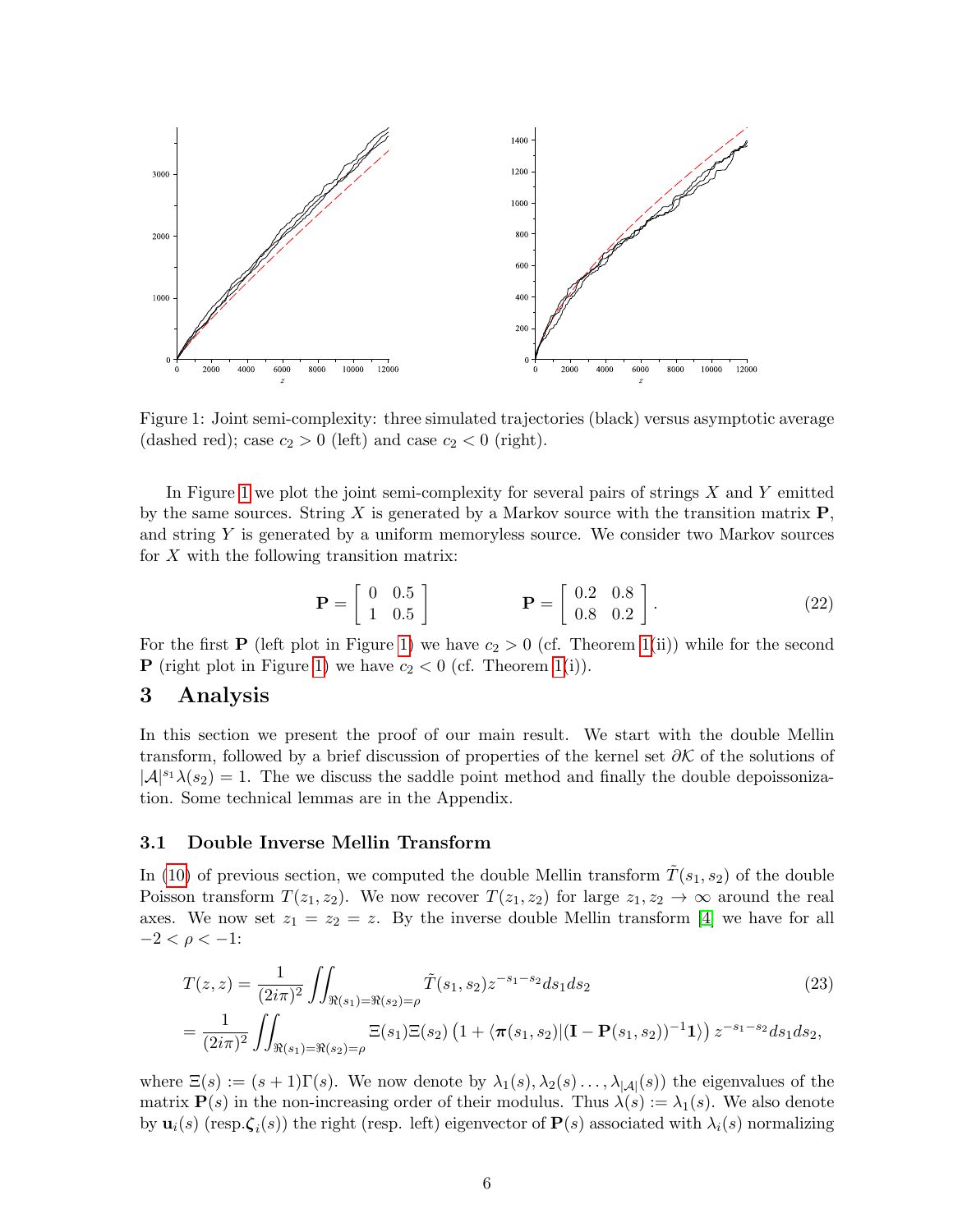$\langle \zeta_i(s)|\mathbf{u}_i(s)\rangle = 1$ . We write  $(\zeta_1(s), \mathbf{u}_1(s))$  for  $(\zeta(s), \mathbf{u}(s))$ . By the spectral representation of matrices [\[13\]](#page-12-6), we arrive at

$$
(\mathbf{I} - \mathbf{P}(s_1, s_2))^{-1} = \sum_{i=1}^{|\mathcal{A}|} \frac{1}{1 - |\mathcal{A}|^{s_1} \lambda_i(s_2)} \mathbf{u}_i(s_2) \otimes \zeta_i(s_2)
$$
(24)

where ⊗ denotes the tensor product.

The eigenvalues  $\lambda_i(s)$  are analytic functions of s as long as they are strictly decreasing (*i.e.*  $|\lambda_{i-1}(s)| > |\lambda_i(s)| > |\lambda_{i+1}(s)|$  for all i). To simplify our analysis, we also postulate that none of the eigenvalue is identically equal to zero, that is, we assume  $\log \lambda_i(s)$  exists except on a countable set  $\mathcal{R} = \{s : \exists i : \lambda_i(s) = 0\}$ . It should be, however, pointed out that there are cases when some eigenvalues are identically equal to zero. For example, for memoryless sources we have for all  $i \geq 2$ :  $\lambda_i(s) \equiv 0$ . But these cases are easy to handle by just excluding these null eigenvalues; we will not address it here (see [\[4\]](#page-12-4)).

Let  $L_{i,k}(s_2) = \frac{1}{-\log|\mathcal{A}|}(\log \lambda_i(s_2) + 2ik\pi)$  and  $f_i(s) = \langle \pi(s)|\mathbf{u}_i(s)\rangle$  and  $g_i(s) = \langle \zeta_i(s)|1\rangle$ . Define

<span id="page-6-0"></span>
$$
I(z,\rho) = \frac{1}{2i\pi} \int_{\Re(s) = \rho} \sum_{k \in \mathbb{Z}} \sum_{i=1}^{|\mathcal{A}|} \frac{f_i(s)g_i(s_2)\Xi(-L_{i,k}(s))\Xi(s)}{\lambda_i(s)\log|\mathcal{A}|} z^{L_{i,k}(s)-s} ds . \tag{25}
$$

**Lemma 3** For any  $M > 0$  and  $\rho \in ]-2,-1[$ , we have

$$
T(z, z) = I(z, \rho) + 1 + O(z^{1-M}).
$$
\n(26)

**Proof:** To evaluate asymptotically [\(23\)](#page-5-1), we move the line of integration with respect to  $s_1$ from  $\rho$  to M for some  $M > 1$ . There are simple poles at  $L_{i,k}(s_2)$  for  $i \in \{1, \ldots, |\mathcal{A}|\}$  and  $k \in \mathbb{Z}$  where  $(\mathbf{I} - \mathbf{P}(s_1, s_2))^{-1}$  ceases to exist (see next subsection for further discussion). The residues of these poles are exactly equal to  $I(z, \rho)$ . Furthermore, there is a pole at  $s_1 = 0$  of  $\Gamma(s_1)$  with residues 1. Thus by the Cauchy residue theorem the estimate of  $T(z, z)$  becomes

$$
T(z, z) = I(z, \rho) + \frac{1}{2i\pi} \int_{\Re(s_2) = \rho} \Xi(s_2) z^{-s_2} ds_2 + O(z^{1-M}).
$$
\n(27)

But the above integral is equal to  $1 + O(z^{1-M})$  (from the pole at  $s_2 = 0$ ).

Our task is to estimate the integral  $I(z, \rho)$  by finding a value of  $\rho$  contributing the most to  $I(z, \rho)$ . It turns out that this value is  $c_2$  (when  $c_2 < 0$ ), and it has an interesting property of being a *saddle* point with respect to function  $z^{L(s)-s}$ . The saddle point is at  $L'(s) = 1$  which coincides with [\(14\)](#page-3-1). But since  $c_2 \notin ]-2, -1[$  and  $I(z, \rho)$  may have additional singularities when  $\rho$  moves towards  $c_2$ , we must take this into account.

When  $c_2 > 0$  the important contribution is at  $\rho = 0$  due to the simple pole of function  $\Xi(s)$ . This case will be treated separately. Nevertheless, in the Appendix we prove the following lemma. The proof is rather technical since we have to cope with potential singularities between  $\rho$  and  $c_2$ .

<span id="page-6-1"></span>**Lemma 4** If  $c_2 < 0$ , then for all  $M > 0$  we have  $T(z, z) = I(z, c_2) + 1 + O(z^{1-M})$ .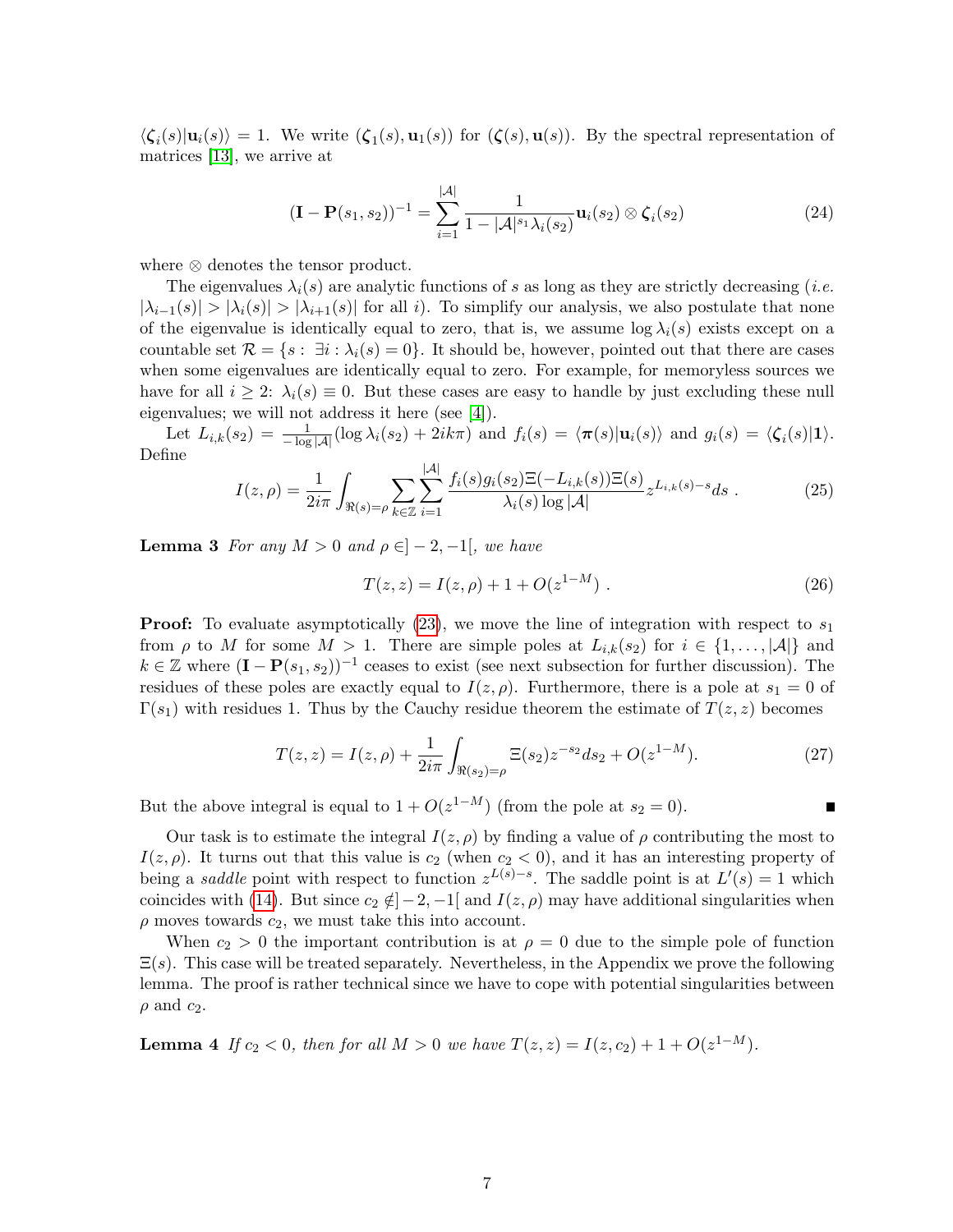### 3.2 Kernel Analysis

In this section we assume that  $c_2 < 0$ . Here, we establish some properties of the set  $\partial \mathcal{K}$  where  $\tilde{T}(s_1, s_2)$  ceases to exist. In particular, we show that if  $(s_1, s_2) \in \partial \mathcal{K}$ , then  $(s_1 + \frac{2ik\pi}{\log|\mathcal{A}|}, s_2) \in \partial \mathcal{K}$ for all  $k \in \mathbb{Z}$ . We also show that the main eigenvalue of **P** is the dominant singularity.

Let **P** be a matrix on  $A \times A$  of complex coefficients  $p_{ab}$  for all  $(a, b) \in A^2$ . Let **Q** be a matrix  $q_{ab}$ . In the following we say **P** and **Q** are *conjugate* if there exists a non-zero complex vector  $(x_a)_{a \in \mathcal{A}}$  such that  $q_{ab} = \frac{x_a}{x_b}$  $\frac{x_a}{x_b}p_{ab}$ . We say that such matrices are *imaginary conjugate* if  $|x_a| = 1$  for all  $a \in \mathcal{A}$ .

Observe that: (i) two conjugate matrices have the same eigenvalue set; (ii) if  $\mathbf{u} = (u_a)_{a \in \mathcal{A}}$ is right eigenvector of **P**, then  $(x_a u_a)_{a \in \mathcal{A}}$  is right eigenvector of **Q**. Similarly, if  $(\zeta_a)_{a \in \mathcal{A}}$  is left eigenvector of **P**, then  $(\frac{1}{x_a}\zeta_a)_{a\in\mathcal{A}}$  is the left eigenvector of **Q**.

The following lemma is essential and adapted from [\[8\]](#page-12-8). We prove it in the Appendix.

<span id="page-7-1"></span>**Lemma 5** Let  $\mathbf{M} = [m_{ab}]_{(a,b)\in\mathcal{A}^2}$  be a matrix such that  $m_{ab} \geq 0$ . We assume that 1 is the largest eigenvalue of **M**. Let **Q** be a matrix with coefficients  $q_{ab} = e^{i\theta_{ab}} m_{ab}$  where  $\theta_{ab}$  is real. The matrix  $Q$  has eigenvalue 1 if and only if it is imaginary conjugate to matrix  $M$ .

**Corollary 1** Let  $c \in \mathcal{A}$ . The matrix **Q** has eigenvalue 1 if and only if for all  $(a, b) \in \mathcal{A}^2$ .

<span id="page-7-0"></span>
$$
\frac{1}{2\pi} \left( \theta_{ab} + \theta_{ca} - \theta_{cb} \right) \in \mathbb{Z} \ . \tag{28}
$$

**Proof:** We have  $e^{i(\theta_a-\theta_b)}=\frac{e^{i\theta_{cb}}}{e^{i\theta_{ca}}}$  $\frac{e^{i\theta_{cb}}}{e^{i\theta_{ca}}},$  thus  $e^{i(\theta_{cb}-\theta_{ca})}=e^{i\theta_{ab}}.$ 

**Lemma 6** Let  $c \in \mathcal{A}$ . A tuple  $(s_1, s_2)$  belongs to  $\partial \mathcal{K}$  iff for all  $(a, b) \in \mathcal{A}^2$  we have

$$
\frac{\Im(s_1)}{2\pi} \log |\mathcal{A}| - \frac{\Im(s_2)}{2\pi} \log \frac{P(a|b)P(c|a)}{P(c|b)} \in \mathbb{Z}.
$$
 (29)

**Proof:** Set  $M = P(c_1, c_2)$  and  $Q = P(s_1, s_2)$ . Then, it follows directly from Corollary [1](#page-7-0) with  $e^{i\theta_{ab}} = |\mathcal{A}|^{i\Im(s_1)} (P(a|b))^{-i\Im(s_2)}.$ 

**Lemma 7** For all  $s_2$  such that  $\Re(s_2) = c_2$ , we have  $\exists s_1 : (s_1, s_2) \in \partial \mathcal{K} \iff |\lambda(s_2)| < \lambda(c_2)$ .

**Proof:** By the Perron-Frobenius, we have  $|\lambda(s_2)| \leq \lambda(c_2)$  since  $\Re(s_2) = c_2$  and  $|\mathbf{P}(s_2)| = \mathbf{P}(c_2)$ (by taking the modulus element-wise). If  $|\lambda(s_2)| = \lambda(c_2)$ , then there will be  $t_1$  such that  $|\mathcal{A}|^{it_1}\lambda(s_2) = \lambda(c_2)$ , and therefore  $(c_1 + it_1, s_2) \in \partial \mathcal{K}$ .

**Lemma 8** We have  $\lambda(c_2) > \lambda_2(c_2)$ .

Proof: It follows from Perron-Frobenius that the main eigenvalue is unique.

Let U be a complex complex neighborhood of 0 such that  $\forall s \in \mathcal{U}$ :  $|\lambda_1(c_2+s)| > |\lambda_2(c_2+s)|$ . In the Appendix we prove the following lemma.

**Lemma 9** Let  $s_k$  be a sequence such that  $\Re(s_k) = c_2$  and  $|\lambda(s_k)| \to \lambda(c_2)$ . Then for all  $s \in \mathcal{U}$ we have

$$
\forall i: \lim_{k \to \infty} \frac{\lambda_i(s_k + s)}{\lambda(s_k + s)} = \frac{\lambda_i(c_2 + s)}{\lambda(c_2 + s)},\tag{30}
$$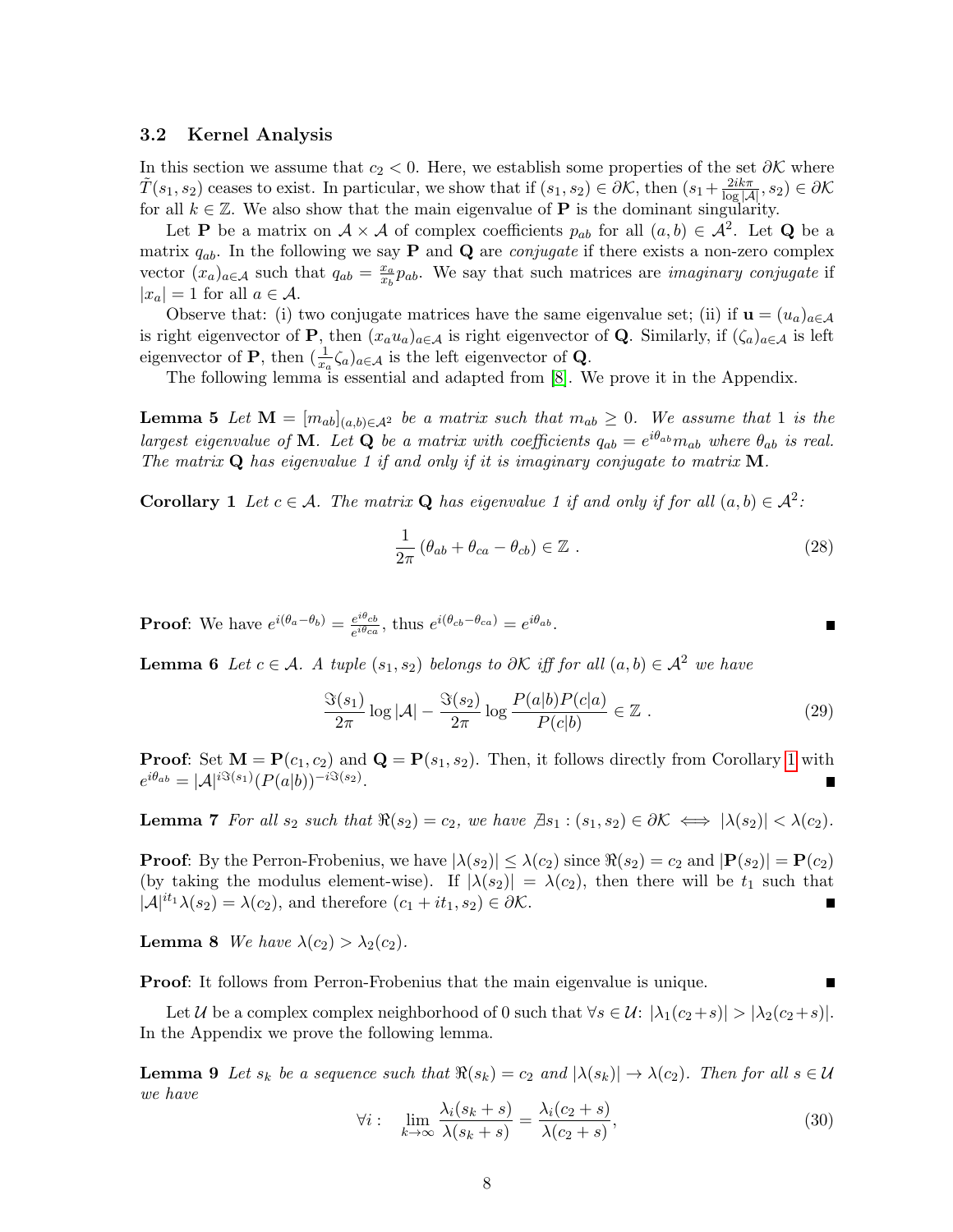and

<span id="page-8-2"></span>
$$
\lim_{k \to \infty} L(s_k + s) - L(s_k) = L(c_2 + s) - L(c_2)
$$
\n(31)

$$
\lim_{k \to \infty} L'(s_k + s) = L'(c_2 + s) . \tag{32}
$$

where the convergence also holds for any further derivative of function  $L'(s)$ .

In passing, we have  $L'(s_k) \to 1$  and  $L''(s_k) \to \alpha_2$ . Finally, we prove in the Appendix our main lemma of this section.

<span id="page-8-0"></span>**Lemma 10** There exists  $\epsilon > 0$  such that for all  $i \neq 1$  and for all s such that  $\Re(s) = c_2$ :

$$
|\lambda_i(s)| < \lambda(c_2) - \epsilon \tag{33}
$$

**Proof:** This is a consequence of previous lemmas. Suppose that there exists  $s_k$  such that  $|\lambda_2(s_k)| \to \lambda(c_2)$ . This implies that  $|\lambda(s_k)| \to \lambda(c_2)$ , but by previous lemma  $|\lambda_2(s_k)| \to \lambda(c_2)$  $\lambda_2(c_2) = \lambda(c_2) - \epsilon.$ 

### 3.3 Saddle Points Analysis

We shall complete the proof by the saddle points analysis. We recall that for all  $M > 0$ :  $T(z, z) = I(z, c_2) + 1 + O(z^{1-M})$  where  $I(z, c)$  is given in [\(25\)](#page-6-0). We first assume  $c_2 < 0$ .

**Lemma 11** There exists  $\epsilon > 0$  such that

<span id="page-8-1"></span>
$$
T(z,z) = \sum_{k \in \mathbb{Z}} \frac{1}{2i\pi} \int_{\Re(s) = c_2} \frac{f_1(s)g_1(s)\Xi(-L_{i,k}(s))\Xi(s)}{\lambda_1(s)\log|\mathcal{A}|} z^{L_{1,k}(s) - s} ds + O(z^{\kappa - \epsilon}) \tag{34}
$$

where  $\kappa = -c_1 - c_2$ .

**Proof:** By Lemma [10](#page-8-0) for all  $i \neq 1$  we have  $\log_{|A|} |\lambda_i(s)| < \log_{|A|} \lambda(c_2) - \epsilon$  for some  $\epsilon > 0$ , and we can ignore other eigenvalues. Let

$$
H_i(s, z) = \sum_{k \in \mathbb{Z}} \frac{f_i(s)g_i(s)}{\lambda_i(s)} \Xi(-L_{i,k}(s)) z^{L_{i,k}(s)} . \tag{35}
$$

The contribution of  $\int_{\Re(s)=c_2} H_i(s,z) \Xi(s) z^{-s} ds$  is of order  $\int_{\Re(s)=c_2} |\Xi(s)| z^{\Re(L_i(s)-s)} ds$  which in turn is of order  $z^{L(c_2)-c_2-\epsilon} = z^{\kappa-\epsilon}$ .

#### 3.3.1 The Rational Case

We assume now that the matrix  $\log^*(\frac{1}{P(c|c)}\mathbf{P})$  is *rationally balanced*. The matrix  $\mathbf{P}(s +$  $2i\pi\nu$ ) is then imaginary conjugate with the matrix  $P(c|c)^{2i\pi\nu}P(s)$  and  $L(s+2i\pi\nu)=L(s)+\frac{1}{2i\pi\nu}$  $2i\pi\nu \log P(c|c)$ . Thus  $\Re(L(c_2 + it))$  is periodic in t with period  $2\pi\nu$ . Furthermore,  $L'(s)$  is also periodic with period  $2\pi\nu$ . Thus,  $s_\ell = c_2 + 2i\pi\ell\nu$  for  $\ell \in \mathbb{Z}$  are saddle points of  $z^{L(s)-s}$ .

We concentrate on the term  $k = 0$  of the right-hand side of [\(34\)](#page-8-1). Define

$$
b_2(s) = \frac{d^2}{ds^2} \log \left( \frac{f(s)g(s)}{\lambda(s)} \Xi(-L(s)) \Xi(s) \right).
$$
 (36)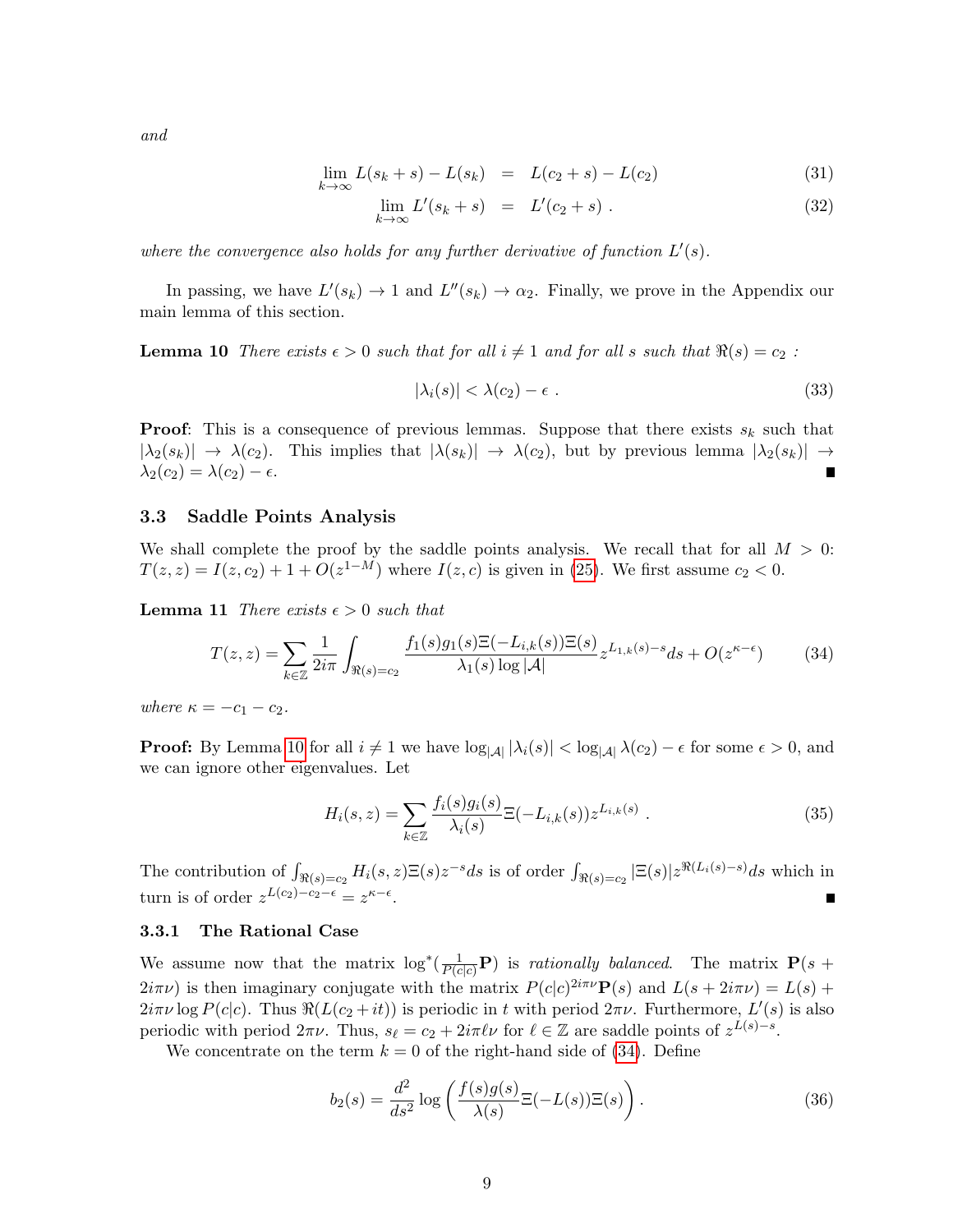Notice that  $b(s) = \beta_2(-L(s), s)$ . Since the function

$$
\log\left(\frac{f(s)g(s)}{\lambda(s)}\Xi(-L(s))\Xi(s)\right)
$$

has bounded variations, we have the classic saddle point result [\[2,](#page-12-10) [13\]](#page-12-6)

$$
\frac{1}{2i\pi} \int_{\Re(s) = c_2} \frac{f(s)g(s)}{\lambda(s)} \Xi(-L(s)) \Xi(s) z^{L(s) - s} ds =
$$
\n
$$
= \sum_{\ell} \frac{f(s_{\ell})g(s_{\ell})}{\lambda(s_{\ell})} \Xi(-L(s_{\ell})) \Xi(s_{\ell}) \frac{z^{L(s_{\ell}) - s_{\ell}}}{\sqrt{2\pi(\alpha_2 \log z + b_2(s_{\ell}))}} (1 + o(1)).
$$
\n(37)

Notice that  $\Re(L(s_\ell) - s_\ell) = \kappa$ . When adding the contribution from the  $L(s) + \frac{2ik\pi}{\log|\mathcal{A}|}$  we obtain the expression for  $Q(\log z)$  with  $\partial \mathcal{K} = \{(-L(s_{\ell}) - \frac{2ik\pi}{\log|\mathcal{A}|}, s_{\ell}), (k, \ell) \in \mathbb{Z}^2\}$ . The double periodicity comes from the fact that  $\sqrt{x}Q(x) = \sum_{k,\ell} q_{k,\ell}e^{i(k\alpha+\ell\beta)x} + o(1)$  when  $x \to \infty$  for some *incommensurable*<sup>[2](#page-9-0)</sup> pair of real numbers  $(\alpha, \beta)$  and complex numbers  $\{q_{k,\ell}\}_{(k,\ell)\in\mathbb{Z}^2}$ .

### 3.3.2 The Irrational Case

We now turn to the irrational case. Let  $A > 0$  be a number such that for all  $|s| \leq A$  we have  $|\lambda(c_2+s)| > |\lambda_2(c_2+s)|$ ; thus by Lemma [9](#page-8-2)  $L(c_2+s)$  is analytic. We assume that  $c_2 < 0$  is the only saddle point on  $\Re(s) = c_2$  for  $|\Im(s)| \leq A$ . We also postulate that there is  $\alpha_3 > 0$  such that

<span id="page-9-1"></span>
$$
|t| \le A \Rightarrow \Re(L(c_2 + it) - L(c_2) \le -\alpha_3 t^2. \tag{38}
$$

From the previous analysis we know that

$$
\frac{1}{2i\pi} \sum_{k \in \mathbb{Z}} \int_{\Re(s) = c_2, |\Im(s)| \le A} \frac{f(s)g(s)}{\lambda(s)} \Xi \left( -L(s) - \frac{2ik\pi}{\log|\mathcal{A}|} \right) \Xi(s) z^{L(s) - s + 2ik\pi/\log|\mathcal{A}|} ds =
$$
  
=  $Q(\log z)(1 + o(1)).$  (39)

Assume now [\(38\)](#page-9-1) and define

$$
\xi(s) = \sum_{k \in \mathbb{Z}} \left| \Xi \left( s - \frac{2ik\pi}{\log |\mathcal{A}|} \right) \right| \tag{40}
$$

The function  $\xi(s)$  is continuous and bounded as long as  $\Re(s)$  is bounded. Our aim is to prove that

$$
\frac{1}{2i\pi} \int_{\Re(s) = c_2, |\Im(s)| > A} \left| \frac{f(s)g(s)}{\lambda(s)} \right| \xi(-L(s)) |\Xi(s)| z^{\Re(L(s)) - c_2} ds = o(\frac{z^{\kappa}}{\sqrt{\log z}}) ,\tag{41}
$$

which completes the proof of Theorem [1.](#page-4-1)

We know that  $|f(s)g(s)| \le f(c_2)g(c_2)$ . In addition, we know that for  $\Re(s) = c_2$  we have  $\Re(L(s)) < L(c_2)$  as long as  $\Im(s) \neq 0$ . We also have  $|\lambda(s)| > \epsilon'$  for some  $\epsilon' > 0$  since the matrix  $P(s)$  stays away from the null matrix. Therefore, we need to estimate

$$
\int_{\Re(s) = c_2, |\Im(s)| > A} |\Xi(s)| z^{\Re(L(s)) - c_2} ds . \tag{42}
$$

<span id="page-9-0"></span><sup>&</sup>lt;sup>2</sup>A pair of numbers  $(\alpha, \beta)$  is *commensurable* if there exists a real number  $\nu$  such that the vector  $(\nu \alpha, \nu \beta) \in \mathbb{Z}^2$ ; otherwise the pair is incommensurable.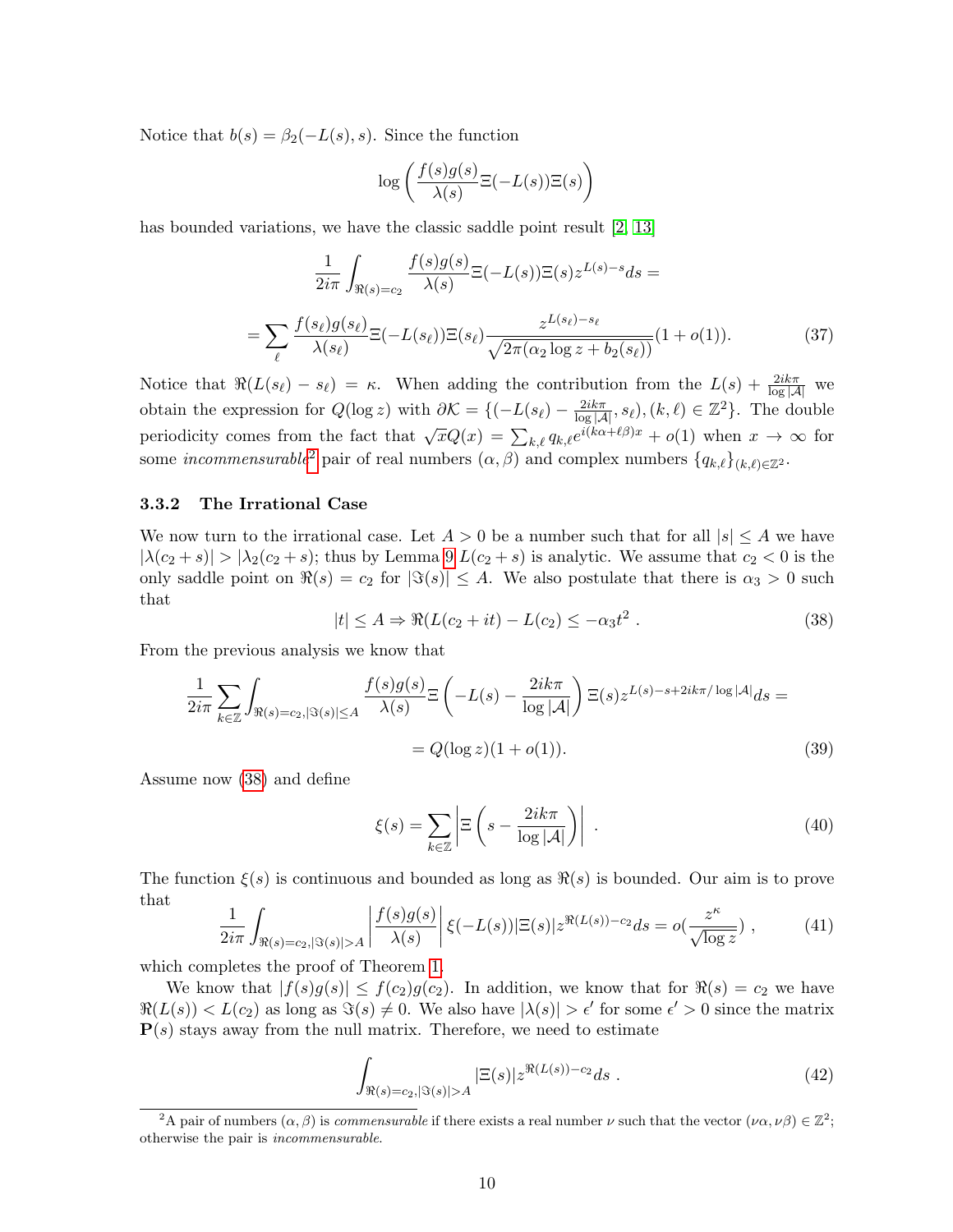For any  $\epsilon > 0$ , the portion of the line  $\Re(s) = c_2$ , where  $\Re(L(s)) < L(c_2) - \epsilon$ , contributes  $z^{\kappa-\epsilon}$  to  $T(z, z)$ . Our attention must turn to the values of s on this line such that  $\Re(L(s))$  is arbitrary close to  $L(c_2)$ . In particular, we are interested in the local maxima of  $\Re(L(s))$  that are arbitrary close to  $L(c_2)$ . Indeed, these local maxima play a role in the saddle point method.

Let us consider the sequence of those maxima denoted by  $s_{\ell}$  for  $\ell \in \mathbb{N}$  such that  $\Re(L(s_{\ell})) \to$  $L(c_2)$ . By Lemma [9](#page-8-2) we know that for all real  $t L(s_{\ell} + it) - L(s_{\ell}) \rightarrow L(c_2 + it) - L(c_2)$  and that  $L'(s_{\ell} + it) \to L'(c_2 + it)$ . Therefore for all real t such  $|t| \leq A$ 

$$
\limsup_{\ell \to \infty} (\Re(L(s_{\ell} + it)) - \Re(L(s_{\ell}))) \le -\alpha_3 t^2 \tag{43}
$$

We define  $I(A)$  to be the set of complex numbers s such that  $\Re(s) = c_2$  and  $\min_{\ell} \{|s - s_{\ell}|\} > A$ .

**Lemma 12** There exists  $\epsilon$  such that for all  $s \in I(A)$ :  $\Re(L(s)) < L(c_2) - \epsilon$ .

**Proof:** Assume  $s \in I(A)$ . Since s is not a local maxima, we study the variation of  $\Re(L(s))$ around the local maxima  $s_{\ell}$ . Without loss of generality we assume that  $s_{\ell}-A$  is between s and  $s_{\ell}$  and therefore  $\Re(L(s_{\ell} - A)) > \Re(s)$ . Since lim sup  $\Re(L(s_{\ell} - A)) < L(c_2) - \alpha_3 A^2 < L(c_2) - \epsilon$ the lemma is proven. Ē

In view of the above, we conclude that

$$
\int_{\Re(s)=c_2, |\Im(s)|>A} |\Xi(s)| z^{\Re(L(s))-c_2} ds \le \sum_{\ell} \int_{|t| \le A} |\Xi(s_{\ell}+it)| z^{\Re(L(s_{\ell}+it))-c_2} dt + O(z^{\kappa-\epsilon}). \tag{44}
$$

Since  $\Xi(s) = (s+1)\Gamma(s)$  on the line  $\Re(s) = c_2$ , there exists a real  $B > 0$  such that  $\forall s$ :

$$
\Re(s) = c_2 \Rightarrow \max_{|t| \le A} \{ |\Xi(s+it)| \} \le B|\Xi(s)| . \tag{45}
$$

Therefore, our analysis can be limited to

$$
\sum_{\ell} \int_{|t| \le A} |\Xi(s_{\ell})| z^{\Re(L(s_{\ell}+it)) - c_2} dt . \tag{46}
$$

**Lemma 13** For  $\ell$  tending to infinity, the s<sub> $\ell$ </sub> are separated by a distance at least equal to A.

**Proof:** First, let us assume that  $\ell, \ell' \to \infty$  and  $|s_{\ell} - s_{\ell'}| \to 0$ , then we have

$$
L'(s_{\ell'}) = L'(s_{\ell}) + (s_{\ell'} - s_{\ell})L''(s_{\ell}) + O(|s_{\ell} - s_{\ell'}|^2). \tag{47}
$$

Since  $L''(s_\ell) \to \alpha_2 \neq 0$ , then we cannot have  $L'(s_{\ell'}) = 1$ , thus  $s_{\ell'}$  cannot be a local maximum of  $\Re(L(s))$ . Second, if  $\liminf |s_{\ell} - s_{\ell'}| > \epsilon$  for some  $\epsilon > 0$  with  $|s_{\ell} - s_{\ell'}| < A$ , then using the inequality

$$
\limsup \Re(L(s_{\ell'})) - \Re(s_{\ell}) \le -\alpha_3 |s_{\ell} - s_{\ell'}|^2 < -\alpha_3 \epsilon^2 \tag{48}
$$

we cannot have  $\Re(L(s_{\ell'})) \to L(c_2)$ .

The consequence of the previous lemma and the properties of function  $\Xi(s)$  is that  $\sum_{\ell} |\Xi(s_{\ell})|$  < ∞. Therefore,

$$
\sum_{\ell} \int_{|t| \le A} |\Xi(s_{\ell})| z^{\Re(L(s_{\ell}+it)) - c_2} dt = z^{\kappa} \sum_{\ell} |\Xi(s_{\ell})| z^{\Re(s_{\ell}) - L(c_2)} \int_{|t| \le A} z^{\Re(L(s_{\ell}+it)) - \Re(L(s_{\ell})} dt \tag{49}
$$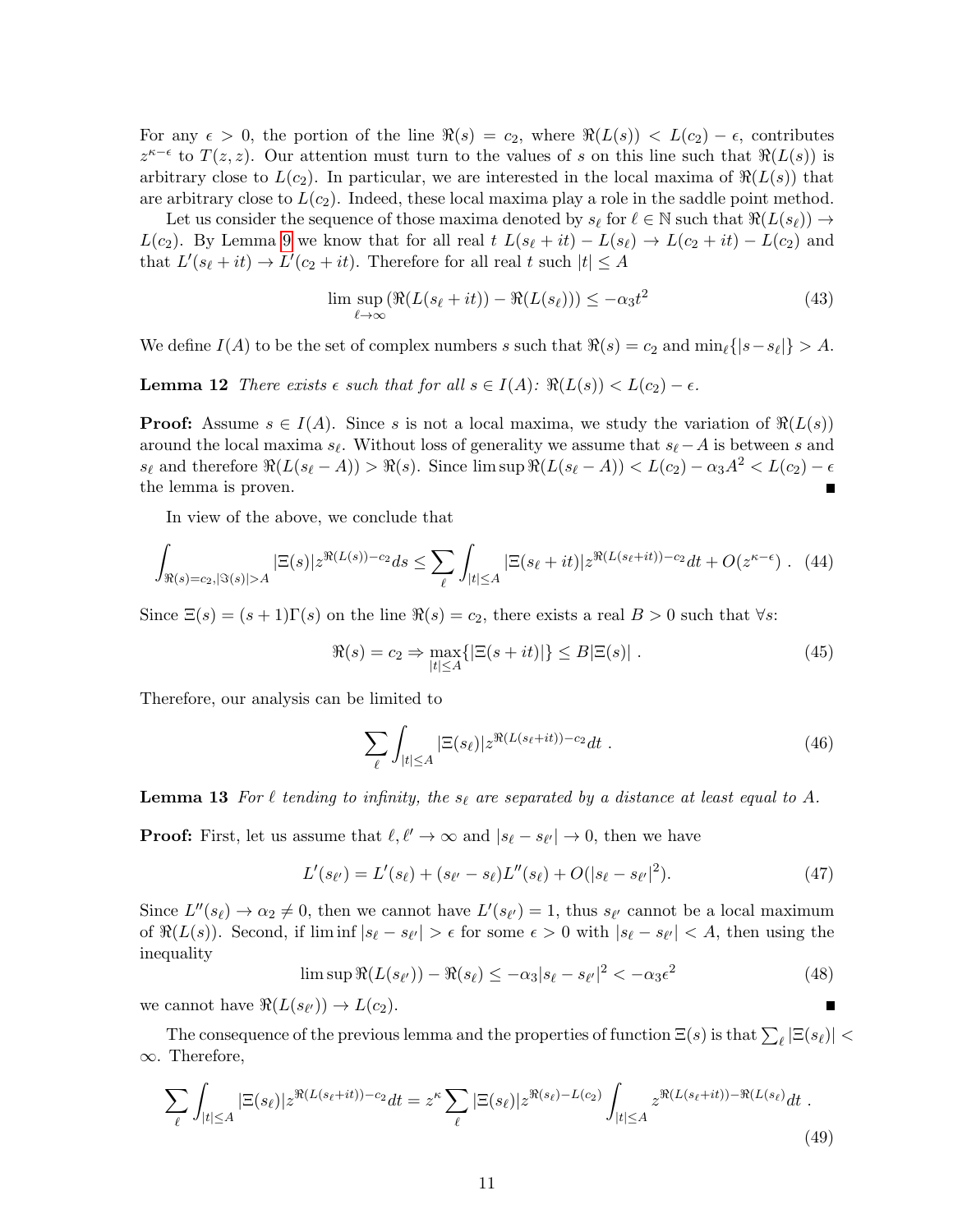Since  $\limsup_{\ell \to \infty} \Re(L(s_{\ell} + it)) - \Re(L(s_{\ell}) \le -\alpha_3 t^2$ , we have [\[13\]](#page-12-6)

$$
\limsup_{\ell \to \infty} \int_{|t| \le A} z^{\Re(L(s_{\ell} + it)) - \Re(L(s_{\ell}))} dt \le \frac{1}{\sqrt{\pi \alpha_3 \log z}},
$$
\n(50)

and since  $\lim_{z\to\infty} z^{\Re(s_\ell)-L(c_2)} = 0$ , by the dominating convergence theorem, we arrive at

$$
\sum_{\ell} |\Xi(s_{\ell})| z^{\Re(s_{\ell}) - L(c_2)} \int_{|t| \le A} z^{\Re(L(s_{\ell} + it)) - \Re(L(s_{\ell}))} dt = o(\frac{1}{\sqrt{\log z}}) \tag{51}
$$

The case  $c_2 > 0$  is discussed in the Appendix. It relies on the classic contour and singularities methods.

### <span id="page-11-0"></span>3.4 Double Depoissonization

To complete the proof of Theorem [1](#page-4-1) we need to translate  $T(z_1, z_2)$  into the original  $T_{n,m}$ . We accomplish it through a two-dimensional (double) depoissonization that we discuss next.

Let  $a_{n,m}$  be a two-dimensional (double) sequence of complex numbers. We define the double Poisson transform  $f(z_1, z_2)$  of  $a_{n,m}$  as

$$
f(z_1, z_2) = \sum_{n,m \geq 0} \frac{z_1^n}{n!} \frac{z_1^m}{m!} e^{-z_1 - z_2} .
$$

It is relatively straightforward to extend the one-dimensional depoissonization result of [\[6\]](#page-12-11) to the two-dimensional case [\[4,](#page-12-4) [7\]](#page-12-12). In the Appendix we prove the following.

<span id="page-11-1"></span>**Lemma 14** Let  $S_\theta$  be a cone of angle  $\theta$  around the real axis. Assume that there exist  $B > 0$ ,  $D > 0$ ,  $\alpha < 1$  and  $\beta$  such that for  $|z_1|, |z_2| \to \infty$ :

- if  $z_1, z_2 \in \mathcal{S}_{\theta}$ :  $|f(z_1, z_2)| = B(|z_1|^{\beta} + |z_2|^{\beta});$
- if  $z_1, z_2 \notin \mathcal{S}_{\theta}$ :  $|f(z_1, z_2)e^{z_1+z_2}| = De^{\alpha |z_1| + \alpha |z_2|}$ ;
- if  $z_i \in S_\theta$  and  $z_j \notin S_\theta$  for  $\{i, j\} = \{1, 2\}$ :  $|f(z_1, z_2)e^{z_j}| < D|z_i|^{\beta}e^{\alpha |z_j|}$ .

Then

$$
a_{n,m} = f(n,m) + O\left(\frac{n^{\beta}}{m} + \frac{m^{\beta}}{n}\right).
$$

<span id="page-11-2"></span>This leads to our final result of this section.

**Lemma 15** Generating function  $T(z_1, z_2)$  satisfies the condition of Lemma [14](#page-11-1) with  $\beta = 1$ . Therefore,

$$
T_{n,m}=T(n,m)+O\left(\frac{n}{m}+\frac{m}{n}\right).
$$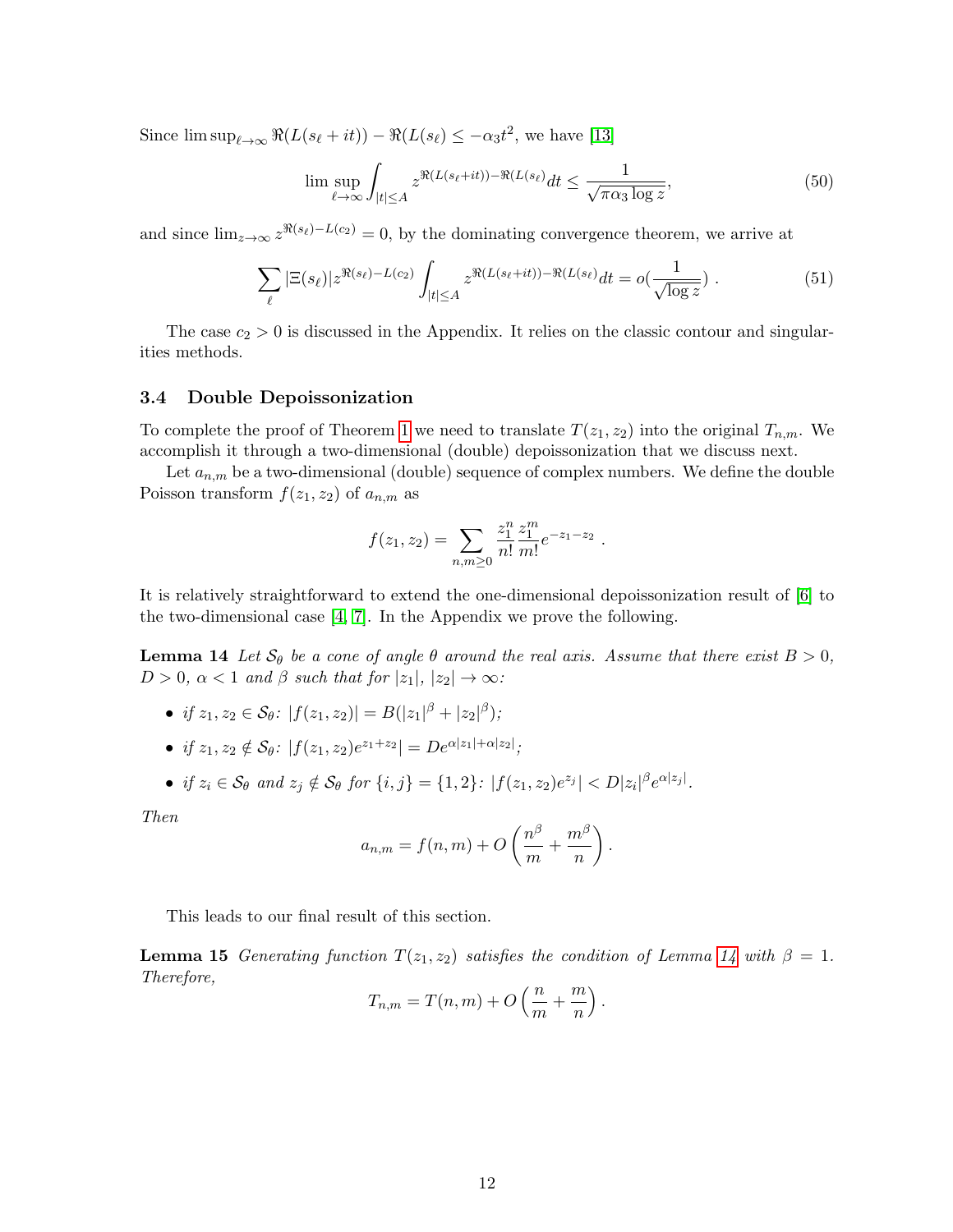# References

- <span id="page-12-9"></span>[1] P. Flajolet, X. Gourdon, and P. Dumas, Mellin Transforms and Asymptotics: Harmonic sums, Theoretical Computer Science, 144, 3–58, 1995.
- <span id="page-12-10"></span>[2] P. Flajolet and R. Sedgewick, Analytic Combinatorics, Cambridge University Press, Cambridge, 2008.
- <span id="page-12-0"></span>[3] Ilie, L., Yu, S., and Zhang, K. Repetition Complexity of Words In Proc. COCOON 320–329, 2002.
- <span id="page-12-4"></span>[4] P. Jacquet, Common words between two random strings, IEEE Intl. Symposium on Information Theory, 1495-1499, 2007.
- <span id="page-12-7"></span>[5] P. Jacquet, and W. Szpankowski, Autocorrelation on Words and Its Applications. Analysis of Suffix Trees by String-Ruler Approach, J. Combinatorial Theory Ser. A, 66, 237–269, 1994.
- <span id="page-12-11"></span>[6] P. Jacquet, and W. Szpankowski, Analytical Depoissonization and Its Applications, Theoretical Computer Science, 201, 1–62, 1998.
- <span id="page-12-12"></span>[7] P. Jacquet, and W. Szpankowski, Analytic Pattern Matching: DNA, Lempel-Ziv, and Trees, Cambridge Press, 2012.
- <span id="page-12-8"></span>[8] . P. Jacquet, W. Szpankowski, and J. Tang, Average Profile of the Lempel-Ziv Parsing Scheme for a Markovian Source, Algorithmica, 31, 318-360, 2001.
- <span id="page-12-3"></span>[9] S. Janson, S. Lonardi and W. Szpankowski, On Average Sequence Complexity, Theoretical Computer Science, 326, 213-227, 2004.
- <span id="page-12-1"></span>[10] Li, M., and Vitanyi, P. Introduction to Kolmogorov Complexity and its Applications. Springer-Verlag, Berlin, Aug. 1993.
- <span id="page-12-2"></span>[11] Niederreiter, H., Some computable complexity measures for binary sequences, In Sequences and Their Applications, Eds. C. Ding, T. Hellseth and H. Niederreiter Springer Verlag, 67-78, 1999.
- <span id="page-12-5"></span>[12] G. Park, H.K. Hwang, P. Nicodeme, and W. Szpankowski, Profile of Tries, SIAM J. Computing, 8, 1821-1880, 2009.
- <span id="page-12-6"></span>[13] W. Szpankowski, Ananalysis of Algorithms on Sequences, John Wiley, New York, 2001.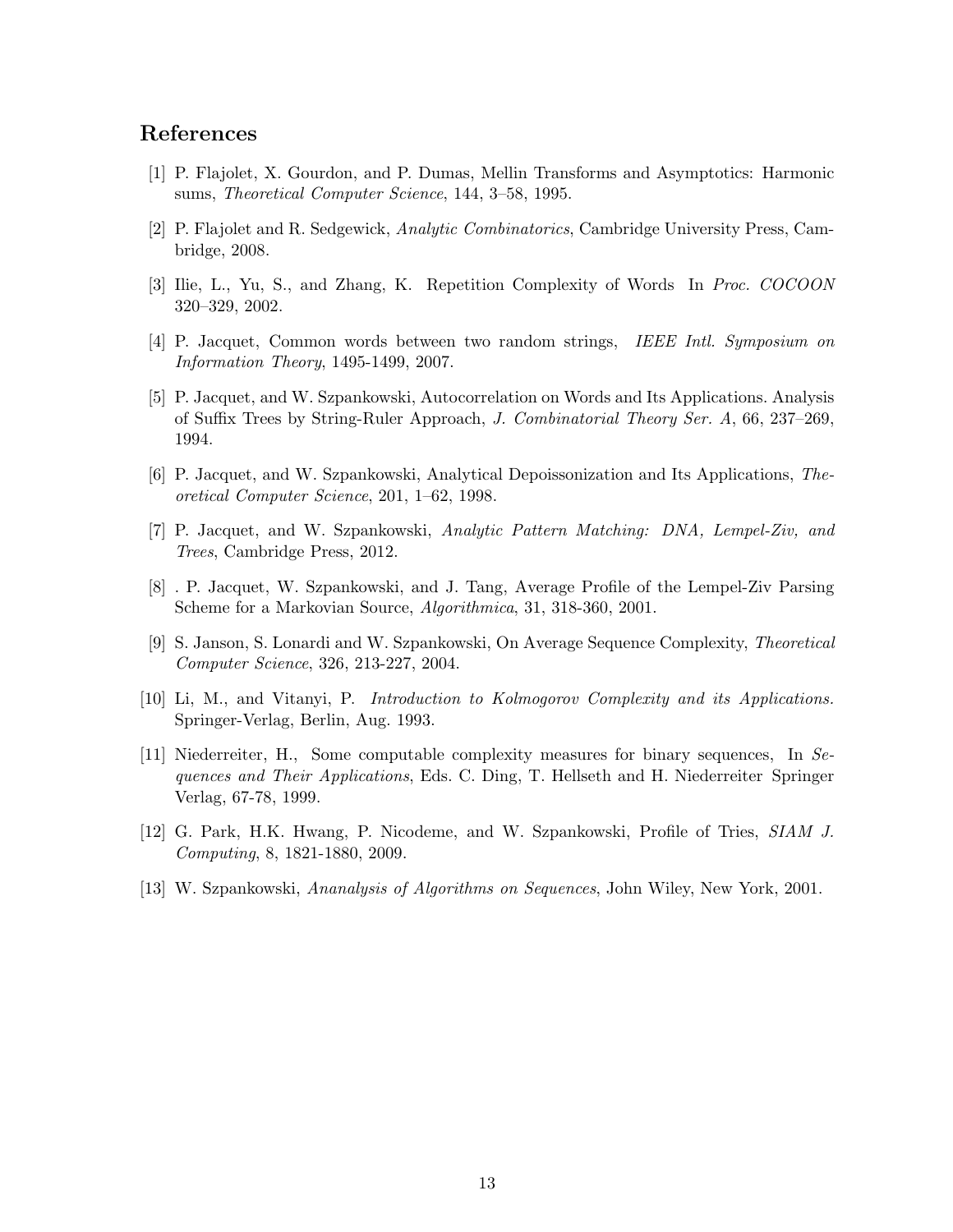# Appendix

Proof of Lemma [1:](#page-3-2) We have

$$
\begin{cases}\n\lambda(s) = \langle \zeta(s) | \mathbf{P}(s) \mathbf{u}(s) \rangle = \sum_{a,b} \zeta_a(s) u_b(s) P(a|b)^{-s}, \\
\lambda'(s) = \langle \zeta(s) | \mathbf{P}'(s) \mathbf{u}(s) \rangle = \sum_{a,b} \zeta_a(s) u_b(s) P(a|b)^{-s} (-\log P(a|b)), \\
\lambda''(s) = \langle \zeta(s) | \mathbf{P}''(s) \mathbf{u}(s) \rangle = \sum_{a,b} \zeta_a(s) u_b(s) P(a|b)^{-s} (\log P(a|b))^2.\n\end{cases}
$$
\n(52)

Let  $x_{a,b} = \frac{1}{\lambda(b)}$  $\frac{1}{\lambda(s)}\zeta_a(s)u_b(s)P(a|b)^{-s}$ , we have  $\sum_{a,b}x_{a,b}=1$ . Also

$$
L''(s) = \sum_{a,b} x_{a,b} (\log P(a|b))^2 - \left(\sum_{a,b} x_{a,b} \log P(a|b)\right)^2.
$$
 (53)

By the Perron Frobenius theorem  $\zeta(s)$  and  $\mathbf{u}(s)$  have positive coefficients. Hence, by the convexity of the quadratic function we must have  $L''(s) \geq 0$ . Г

**Proof of Lemma [2:](#page-3-3)** For  $c_2 > -1$  it suffices to show  $L'(-1) < 1$ . Since  $\lambda(-1) = 1$ , we we only need to prove that  $\lambda'(-1) < \log |\mathcal{A}|$ . We also have  $\zeta(-1) = 1$ . Observe

$$
\lambda'(-1) = \sum_{a,b} \zeta_a(-1)u_b(-1)(-P(a|b)\log P(a|b)).
$$
\n(54)

Since  $\sum_{a,b} \zeta_a(-1)u_b(-1) = \langle \zeta(-1)|1\rangle\langle 1|u(-1)\rangle = |\mathcal{A}|$ , and by concavity of the function  $-x \log x$  on the interval [0, 1] we have

$$
\lambda'(-1) < -\left(\sum_{a,b} \zeta_a(-1)u_b(-1)P(a|b)\right) \log \left(\sum_{a,b} \frac{1}{|\mathcal{A}|} \zeta_a(-1)u_b(-1)P(a|b)\right) = \log |\mathcal{A}| \ ; \ (55)
$$

the inequality is strict because the  $P(a|b)$ 's are not all identical.

For  $c_2 < 0$ , when all  $P(a|b) > 0$ , it suffices to prove that  $L'(0) > 1$ . Then by the increasing nature of  $L'(s)$  we will necessarily have  $c_2 < 0$ . We have  $P(0)$  entirely made of ones, thus  $\lambda(0) = |\mathcal{A}|$  and  $\mathbf{u}(0) = \frac{1}{|\mathcal{A}|} \mathbf{1}$  and  $\boldsymbol{\zeta}(0) = \mathbf{1}$ . By convexity of  $-\log$  function, and since the  $P(a|b)$ 's are not all identical

$$
\frac{\lambda'(0)}{\lambda(0)} = -\sum_{a,b} \frac{1}{|\mathcal{A}|^2} \log P(a|b) > -\log \left( \sum_{a|b} \frac{1}{|\mathcal{A}|^2} P(a|b) \right) . \tag{56}
$$

Since  $\sum_{a,b} P(a|b) = |\mathcal{A}|$  we get  $\frac{\lambda'(0)}{\lambda(0)} > \log |\mathcal{A}|$ .

**Proof of Lemma [4:](#page-6-1)** We move the integration line in  $I(z, \rho)$  from the vertical line  $\Re(s_2) = \rho$ to the vertical line  $\Re(s_2) = c_2$ . The function

$$
J_k(s, z) = \sum_{i} \frac{f_i(s)g_i(s)}{\lambda_i(s)} \Xi(-L_{i,k}(s)) z^{L_{i,k}(s)}
$$
(57)

satisfies the (somewhat complicated) identity

$$
J_k(s,z) = \langle \pi(s) | (\mathbf{P}(s))^{-1} \exp\left(-\frac{\log z}{\log |\mathcal{A}|} (\log \mathbf{P}(s) + 2ik\pi \mathbf{I})\right) \Xi\left(-\frac{1}{\log |\mathcal{A}|} (\log \mathbf{P}(s) + 2ik\pi \mathbf{I})\right) \mathbf{1} \rangle ,\tag{58}
$$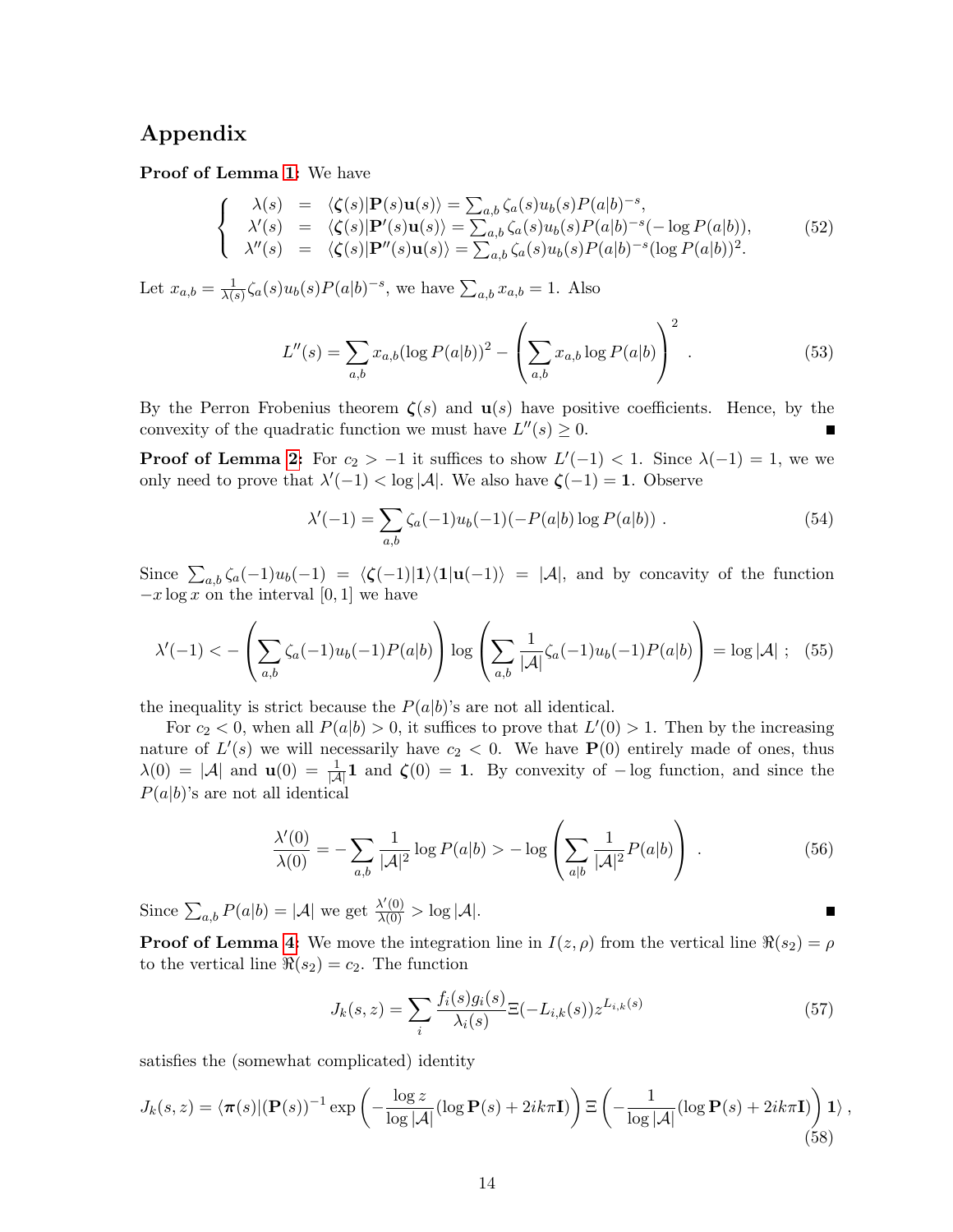knowing that any analytical function f can be applied to matrix  $P(s)$  as long its eigenvalues do not correspond to a singularity of  $f$ . Therefore the only singularities that we meet when we move the integration line of  $I(z, \rho)$  are the elements of  $\mathcal{R} = \{s : \lambda_i(s) = 0, \text{ for some } i\}.$ 

We have

$$
I(z,\rho) = \frac{1}{2i\pi} \int_{\Re(s) = \rho} \sum_{i} H_i(s,z) \Xi(s) z^{-s} ds .
$$
 (59)

If  $\theta \in \mathcal{R}$ , and we have  $\lambda_i(\theta) = 0$ , then the function  $L_{i,k}(s) = \frac{1}{-\log|\mathcal{A}|}(\log \lambda_i(s) + 2ik\pi)$  is meromorphic around  $\theta$ . However if  $\theta$  is a simple root of  $\lambda_i(s)$ , then moving around  $\theta$  would be equivalent to add 1 to the integer k:  $\log \lambda_i(s) \to \log \lambda_i(s) + 2i\pi$ . If the root if of multiplicity  $\ell$ it is equivalent to add  $\ell$  to the integer k. In any case the function  $H_i(s, z)$  being invariant when l is added to k, turns out to be fully analytic around  $\theta$ , and the integration path in  $I(z, \rho)$  can be moved over  $\theta$ .

However, the function  $H_i(s, z)$  is still singular on  $s = \theta$  therefore there will be a contribution coming from the integration of  $H_i(s, z) \Xi(s) z^{-s}$  on an arbitrary small loop around  $\theta$ . Since  $\Re(L_{i,k}(s)) \to -\infty$  when  $s \to \theta$ , having  $\Re(L_{i,k}(s)) \lt -M$  will guarantee that the contribution is in  $O(z^{1-M})$  and can therefore be included in the error term. Е

**Proof of Lemma [5](#page-7-1):** Let  $\mathbf{u} = (u_a)_{a \in \mathcal{A}}$  be the right eigenvector of **M** and  $(v_a)_{a \in \mathcal{A}}$  be the right eigenvector of Q. Let also  $v_a = x_a u_a$ . If 1 is the eigenvalue, we have for all  $c \in \mathcal{A}$ :

$$
(1 - e^{i\theta_{cc}} m_{cc}) u_c = \sum_{b \neq c} m_{cb} u_b e^{i\theta_{cb}} \frac{x_b}{x_c} . \tag{60}
$$

If  $e^{i\theta_{cc}} \neq 1$ , then

$$
|(1 - e^{i\theta_{cc}} m_{cc})u_c| > (1 - m_{cc})u_c
$$
\n(61)

By the Perron-Frobenius theorem all  $u_a$  are real non negative. Suppose that  $|x_c| = \max_{a \in \mathcal{A}} \{|x_a|\}.$ If  $\exists d \in \mathcal{A}$ :  $\frac{|x_d|}{|x_c|} < 1$  or if  $(b, b') \in (\mathcal{A} - \{c\})^2$ :  $e^{i\theta_{cb}} \frac{x_b}{x_c} \neq e^{i\theta_{cb'}} \frac{x'_b}{x_c}$ . Then

$$
\left| \sum_{b \neq c} m_{cb} u_b e^{i\theta_{cb}} \frac{x_b}{x_c} \right| < \sum_{b \neq c} m_{cb} u_b \tag{62}
$$

But we also know that

$$
(1 - m_{cc})u_c = \sum_{b \neq c} m_{cb}u_b . \qquad (63)
$$

Therefore, we have  $e^{i\theta_{cc}} = 1$  and for all  $b \in \mathcal{A}$ :  $|x_b| = |x_c|$ , and for all  $(b, b') \in (\mathcal{A} - \{c\})^2$ :  $e^{i\theta_{cb}}\frac{x_b}{x_c} = e^{i\theta_{cb'}}\frac{x'_b}{x_c}$ . But since for all  $b \in \mathcal{A} |x_b| = |x_c|$  every symbol in  $\mathcal{A}$  can play the role of c. Since for all  $c \in \mathcal{A}$ 

$$
(1 - m_{cc}) = \sum_{b \neq c} m_{cb} u_b e^{i\theta_{cb}} \frac{x_b}{x_c} = \sum_{b \neq c} m_{cb} u_b , \qquad (64)
$$

we simply have  $\forall (a, b) \in \mathcal{A}$ :  $e^{i\theta_{ab}} \frac{x_b}{x_a} = 1$ . Denoting  $x_a = e^{i\theta_a}$  we get the expected result. The inverse proposition is immediate.

**Proof of Lemma [9:](#page-8-2)** Consider the matrix  $\frac{1}{\lambda(s_k)}\mathbf{P}(s_k)$ . Since the coefficients of this matrix are bounded, there is no loss in generality to consider the sequence of matrices converging to a matrix **M**. The matrix **M** and matrix  $\mathbf{Q} = \frac{1}{\lambda(c_2)} \mathbf{P}(c_2)$  defined in Lemma [5](#page-7-1) are imaginary conjugate *i.e.* the coefficients of  $M$  are of the form

$$
e^{i(\theta_a - \theta_b)} \frac{1}{\lambda(c_2)} P(a|b)^{-c_2} \tag{65}
$$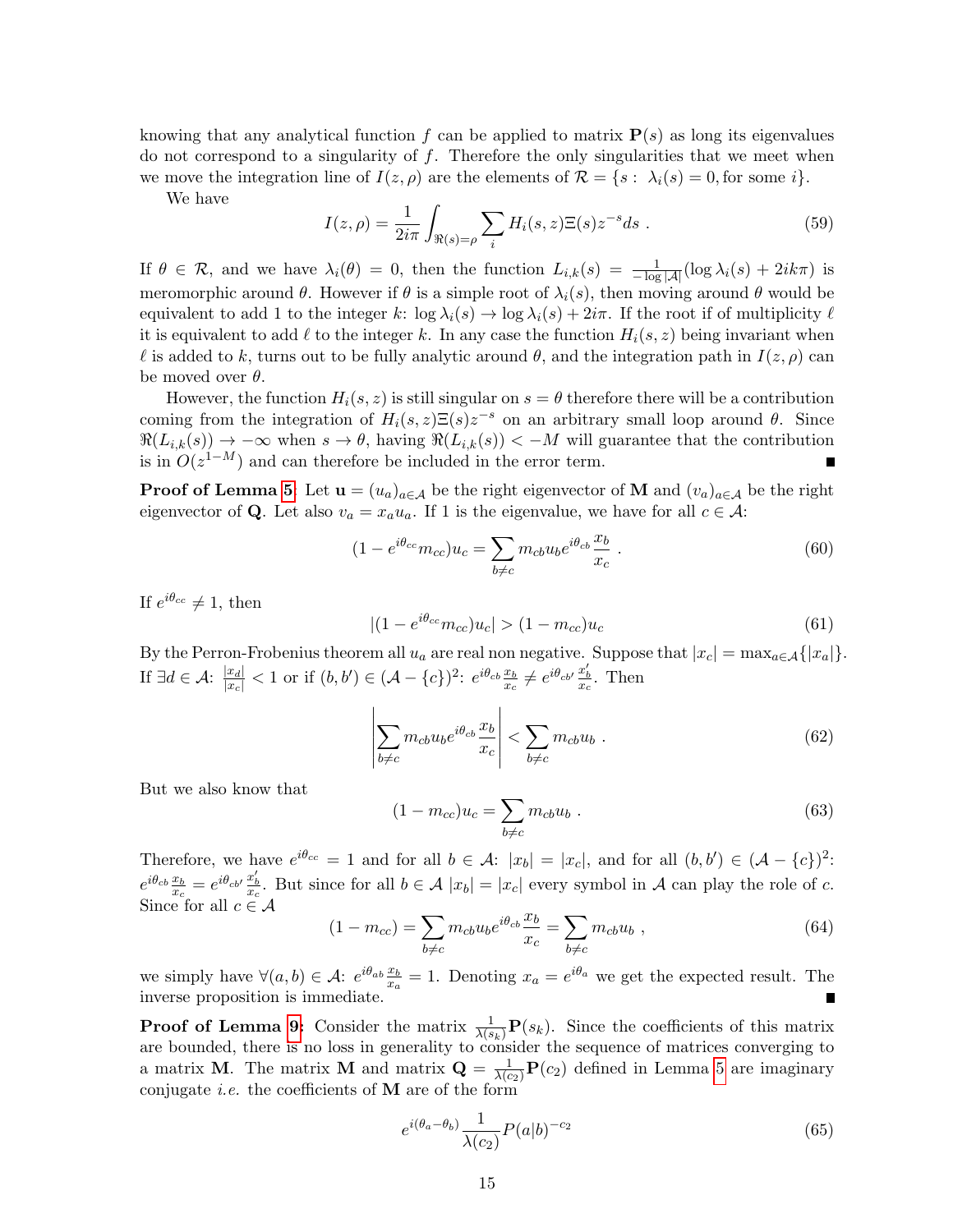for some vector of real numbers  $\theta_a$ . Therefore, **M** and  $\frac{1}{\lambda(c_2)}\mathbf{P}(c_2)$  have the same spectrum. The spectrum of  $\frac{1}{\lambda(s_k)}\mathbf{P}(s_k)$  converges to the spectrum of M. Furthermore, the right eigenvector  $\mathbf{u}(s_k)$  converges to the vector  $e^{i\theta_a}u_a(c_2)$  and the left eigenvector  $\boldsymbol{\zeta}(s_k)$  converges to  $e^{-i\theta_a}\zeta_a(c_2)$ .

For any complex number s we have the identity

$$
\frac{1}{\lambda(s_k)} \mathbf{P}(s_k + s) = \frac{1}{\lambda(s_k)} \mathbf{P}(s_k) * \mathbf{P}(s) .
$$
 (66)

Thus  $\frac{1}{\lambda(s_k)}\mathbf{P}(s_k+s)$  converges to  $\mathbf{M} * \mathbf{P}(s)$  and is conjugate to  $\frac{1}{\lambda(c_2)}\mathbf{P}(c_2+s)$ .. Hence, the logarithm of the eigenvalue  $L(s_k + s) - L(s_k)$  converges to  $L(c_2 + s) - L(c_2)$ . The property  $|\lambda(c_2+s)| > \lambda_2(c_2+s)$  for all  $s \in \mathcal{U}$  implies the analyticity of  $L(c_2+s)$ , and therefore  $L'(c_2+s)$ . Since the eigen spectrum of  $\frac{1}{\lambda(s_k)}$ **P** $(s_k + s)$  converges to the eigen spectrum of  $\frac{1}{\lambda(c_2)}$ **P** $(c_2 + s)$ , we also have  $\lambda(s_k + s) > \lambda_2(s_k + s)$  when k is large enough which implies the analyticity of  $L(s_k + s)$ . Thus by Ascoli theorem the derivatives converge, too.

**Proof of Theorem [1](#page-4-1) for the case**  $c_2 > 0$ : While moving the integration path from  $\Re(s)$  =  $\rho$  to  $\Re(s) = c_2$ , as in Lemma [4](#page-6-1) we meet the pole of  $\Xi(s)$  at  $s = 0$ . There, the function  $\sum_i H_i(s, n) \Xi(s) n^{-s}$  has residue  $\sum_i H_i(0, n)$ . Thus for all  $M > 0$ :

$$
T(n,n) = \sum_{i} H_i(0,n) + I(c_2,n) + O(n^{1-M}).
$$
\n(67)

We notice that  $I(c_2, n) = O(n^{\kappa})$  which is  $O(n^{L(0)-\epsilon})$ . Furthermore,

$$
\sum_{i} H_i(0, n) = \sum_{i} \frac{f_i(0)g_i(0)}{\lambda_i(0)} \sum_{k \in \mathbb{Z}} \Xi \left( -L_i(s) - \frac{2ik\pi}{\log |\mathcal{A}|} \right) n^{L_i(0) + 2ik\pi/\log |\mathcal{A}|},\tag{68}
$$

and for  $i > 1$ ,  $L_i(0) < L(0) - \epsilon$ , thus  $T(n,n) = H_1(0,n) + O(n^{L(0)-\epsilon})$ .

Proof of Lemma [14:](#page-11-1) Let

$$
f_n(z_2) = \sum_{m} a_{n,m} \frac{z_2^m}{m!} e^{-z_2}.
$$

We notice that  $f(z_1, z_2)$  is the Poisson transform of the sequence  $f_n(z_2)$  with respect to the variable  $z_1$ .

First depoissonization. For  $z_2 \in S_\theta$  we have the estimates

$$
z_1 \in \mathcal{S}_{\theta}: |f(z_1, z_2)| \leq B(|z_1|^{\beta} + |z_2|^{\beta})
$$
  

$$
z_1 \notin \mathcal{S}_{\theta}: |f(z_1, z_2)e^{z_1}| \leq D|z_2|^{\beta}e^{\alpha|z_1|}.
$$

Therefore, from the one-dimensional analytic depoissonization of [\[6,](#page-12-11) [13\]](#page-12-6) for  $z_2 \in S_\theta$ , we have for all integers  $k > 0$ 

$$
f_n(z_2) = f(n, z_2) + O\left(n^{\beta - 1} + \frac{|z_2|^{\beta}}{n}\right) + O(|z_2|^{\beta} n^{\beta - k}).
$$

Similarly, when  $z_2 \notin \mathcal{S}_{\theta}$  we have

$$
z_1 \in \mathcal{S}_{\theta}: |f(z_1, z_2)e^{z_2}| < D|z_1|^{\beta}e^{\alpha|z_2|}
$$
  

$$
z_1 \notin \mathcal{S}_{\theta}: |f(z_1, z_2)e^{z_1+z_2}| < D e^{\alpha|z_1| + \alpha|z_2|}.
$$

Thus for all integer k and  $\forall z_2 \notin \mathcal{S}_t h$ 

$$
f_n(z_2)e^{z_2} = f(n, z_2)e^{z_2} + O(n^{\beta - 1}e^{\alpha |z_2|}) + O(n^{\beta - k}e^{\alpha |z_2|}).
$$

Second depoissonization The two results on  $f_n(z_2)$ , respectively for  $z_2 \in S_\theta$  and  $z_2 \notin S_\theta$ , allow us to depoissonize  $f_n(z_2)$ . For all  $k > \beta$ :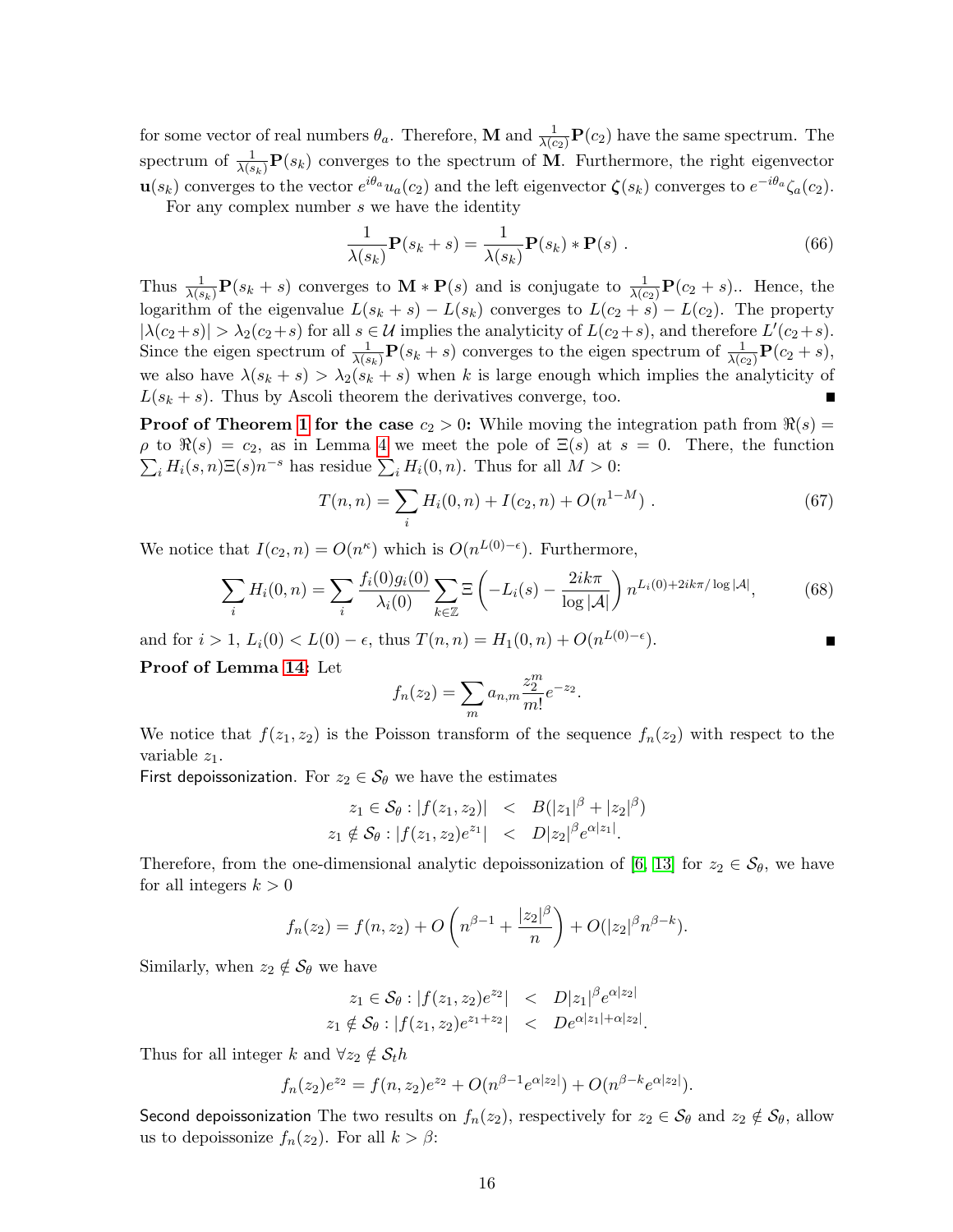- for  $z_2 \in \mathcal{S}_{\theta}$ :  $f_n(z_2) = O(n^{\beta} + |z_2|^{\beta});$
- for  $z_2 \notin \mathcal{S}_{\theta}$ :  $f_n(z_2)e^{z_2} = O(n^{\beta}e^{\alpha |z_2|}).$

These estimates are uniform. Therefore,

$$
a_{n,m} = f_n(m) + O\left(\frac{n^{\beta}}{m} + \frac{m^{\beta}}{n}\right) + O\left(n^{\beta}m^{\beta-k}\right).
$$

Since

$$
f_n(m) = f(n, m) + O\left(n^{\beta - 1} + \frac{m^{\beta}}{n}\right)
$$

 $\blacksquare$ 

and setting  $k > \beta + 1$ , we prove the desired estimate.

**Proof of Lemma [15:](#page-11-2)** To prove the lemma, we need to establish three conditions  $(i)$ - $(iii)$ of Lemma [14.](#page-11-1) We accomplish it through a generalization of the so called *increasing domain* approach discussed in [\[6,](#page-12-11) [13\]](#page-12-6).

We first prove the lemma for the generating functions  $T_a(z_1, z_2)$  for every  $a \in \mathcal{A}$ . Let  $r =$  $\max_{(a,b)\in\mathcal{A}^2,i\in\{1,2\}}\{P_i(a|b)\}\.$  We denote  $\mathcal{S}_k$  part of the cone  $\mathcal{S}_\theta$  that contains points such that  $|z| < \rho^{-k}$ . Notice that  $\mathcal{S}_k \subset \mathcal{S}_{k+1}$  for all integer k. We also notice  $C(z_1, z_2) = O((|z_1| + |z_2|)^2)$ when  $z_1, z_2 \rightarrow 0$ , therefore we can define

$$
B_k = \max_{a \in A, (z_1, z_2) \in S_k \times S_k} \frac{|T_a(z_1, z_2)|}{|z_1| + |z_2|} < \infty.
$$

We use the functional equation [\(3\)](#page-2-1):

$$
T_b(z_1, z_2) = (1 - (1 + z_1)e^{-z_1})(1 - (1 + z_2)e^{-z_2}) + \sum_{a \in \mathcal{A}} T_a (P_1(a|b)z_1, P_2(a|b)z_2).
$$
 (69)

In the above equation, we notice that if  $(z_1, z_2) \in S_{k+1} \times S_{k+1} - S_k \times S_k$ , then for all  $(a, b) \in A^2$  $(P_1(a|b)z_1, P_2(a|b)z_2)$  are in  $\mathcal{S}_k \times \mathcal{S}_k$  and therefore we have for some fixed  $\beta > 0$  and for all  $b \in \mathcal{A}$ :

$$
|T_b(z_1, z_2)| \le B_k(\sum_{a \in \mathcal{A}} P_1(a|b)|z_1| + P_2(a|b)|z_2|) + \beta = B_k(|z_1| + |z_2|) + \beta \tag{70}
$$

since  $|1 - (1 + z_i)e^{-z_i}|$  is uniformly bounded for all integers k by some  $\sqrt{\beta}$  for both  $i \in \{1, 2\}$ when  $(z_1, z_2) \in S_k$ . Thus, we can derive the following recurrent inequality:

$$
B_{k+1} \le B_k + \beta \max_{(z_1, z_2) \in \mathcal{S}_{k+1} \times \mathcal{S}_{k+1} - \mathcal{S}_k \times \mathcal{S}_k} \left\{ \frac{1}{|z_1| + |z_2|} \right\} = B_k + \beta \rho^k \tag{71}
$$

We should notice that

$$
\min_{(z_1, z_2) \in \mathcal{S}_{k+1} \times \mathcal{S}_{k+1} - \mathcal{S}_k \times \mathcal{S}_k} \{ |z_1| + |z_2| \} = \rho^{-k}
$$
\n(72)

because maybe only one of the number  $z_i$  has modulus greater than  $\rho^{-k}$ . It turns out that lim<sub>k→∞</sub>  $B_k < \infty$ , establishing condition (i) of Lemma [14.](#page-11-1)

Now we are going to establish condition (iii). For this end we define  $\mathcal G$  as the complementary cone of  $\mathcal{S}_{\theta}$  and  $\mathcal{G}_k$  as the portion made of the point of modulus smaller than  $\rho^{-k}$ . We will use  $\cos \theta < \alpha < 1$ , therefore  $\forall z \in \mathcal{G}$ :  $|e^z| < e^{\alpha |z|}$ . We define  $D_k$  as

$$
D_k = \max_{a \in \mathcal{A}, (z_1, z_2) \in \mathcal{G}_k \times \mathcal{G}_k} \frac{|T_a(z_1, z_2)e^{z_1 + z_2}|}{\exp(\alpha|z_1| + \alpha|z_2|)} . \tag{73}
$$